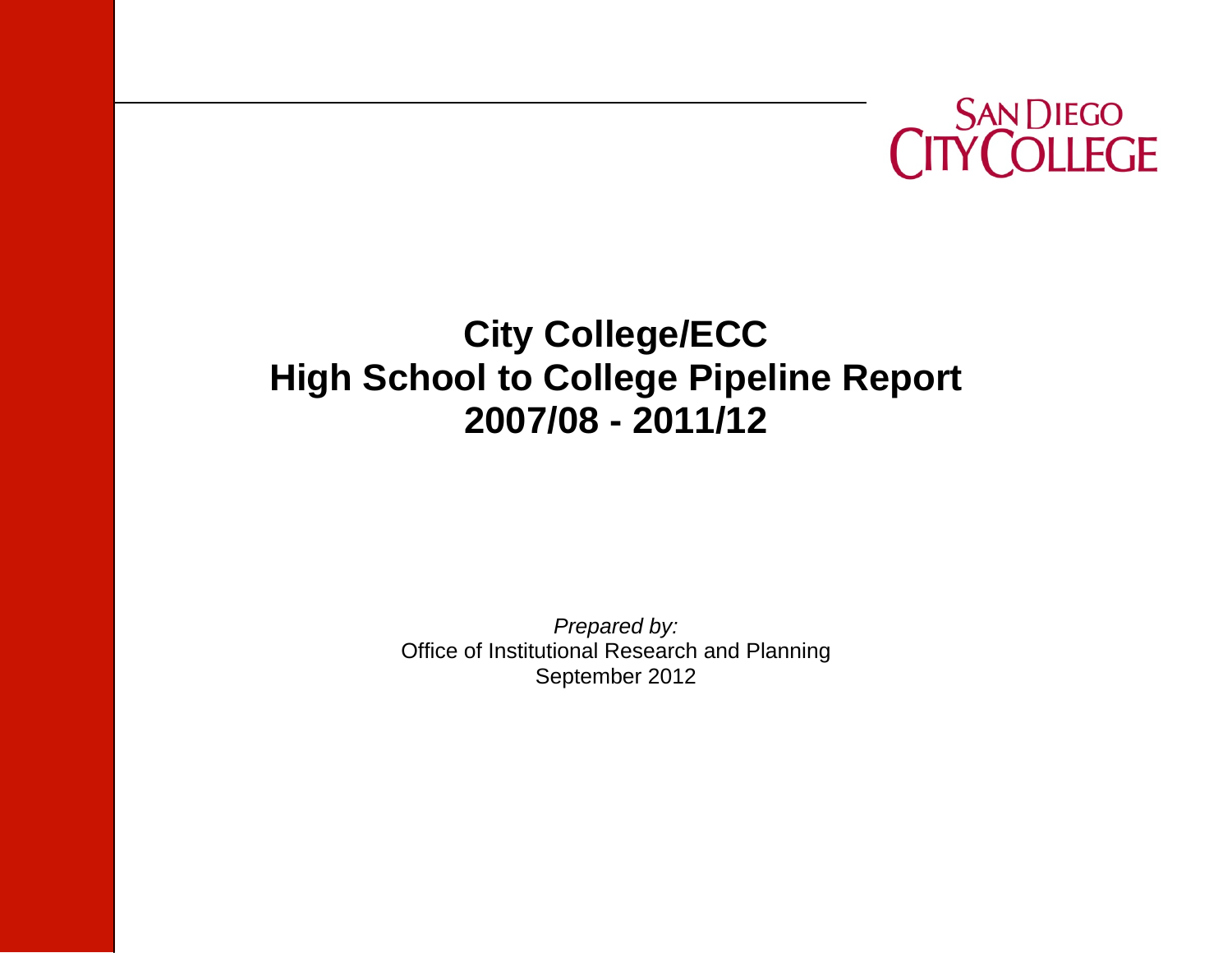## **Table of Contents**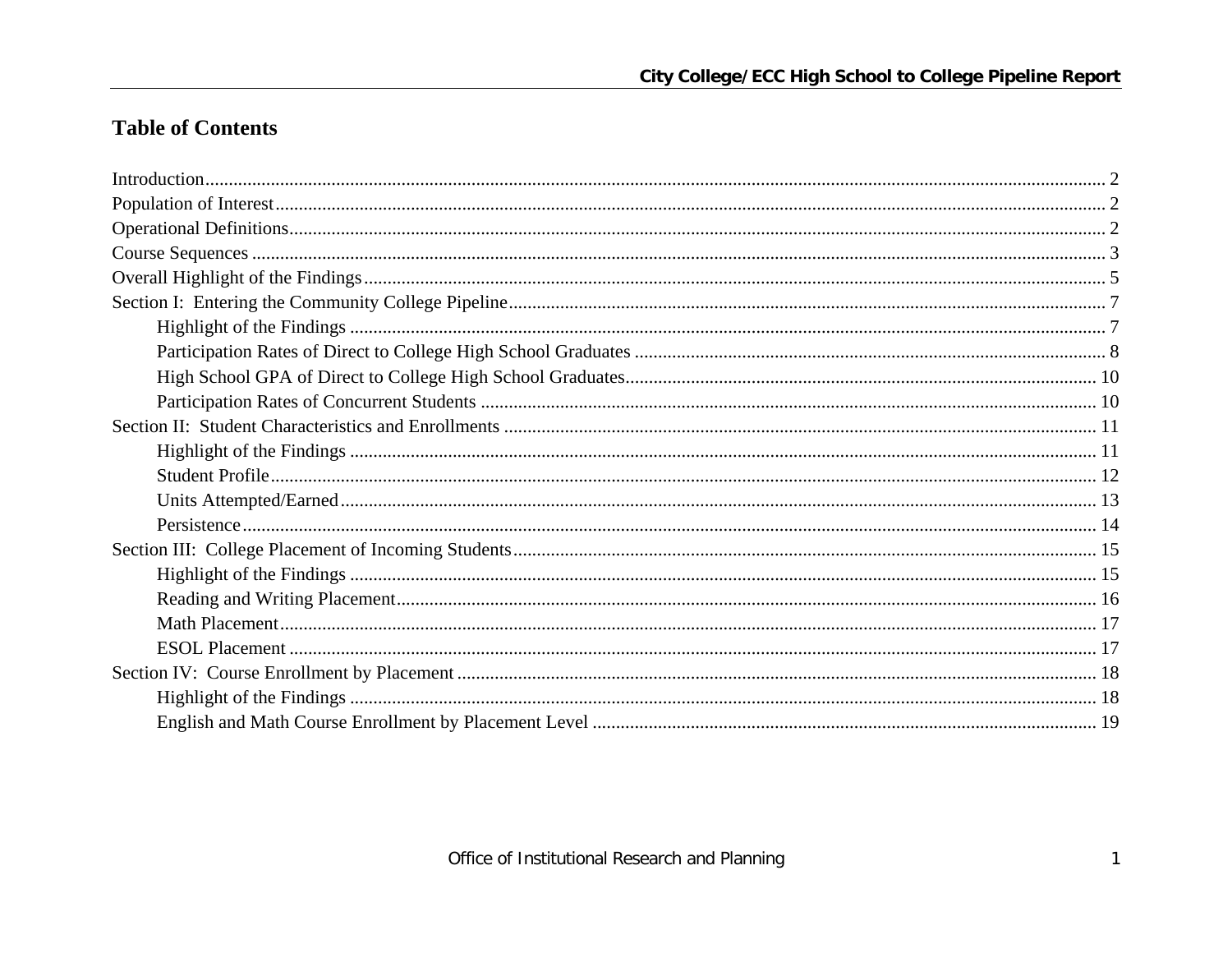## **Introduction**

The annual High School to College Pipeline Report provides a comprehensive descriptive analysis of incoming first-time to college high school graduates. The report is part of a larger initiative to provide the colleges and the District with information for integrating plans and strategies that support student success and enrollment management. The report is intended to inform college and district decision-making, instructional programs and support services planning, and outreach and marketing.

The High School to College Pipeline Report series comprises four reports: 1) All Colleges, 2) City College/ECC, 3) Mesa College, and 4) Miramar College. Each report contains four sections that focus on enrollment patterns and placement as students enter college for the first time. The first section focuses on students' entry into City College/ECC via high school-to-college graduate participation and concurrent student participation rates. First-time to college high school graduates are the focus of the remaining sections, including: student characteristics and college enrollment patterns in Section II; reading, writing, math, and ESOL placements in Section III; and finally, English and math enrollments by placement level in Section IV. In most instances, benchmark information is provided as a point of comparison, such as three or five-year averages and/or percentage change.

## **Population of Interest**

**First-time to college high school graduates** are students who reported completion from a high school within four years of subsequently enrolling at City College/ECC for the first time. First-time to college students are those students who indicated on their application for admission that they had not previously attended City College/ECC or another college or university. For the purposes of this study, high school graduates are those students that received a certification of California high school proficiency, a G.E.D./high school certificate, or a high school diploma, including a foreign high school diploma. Unless otherwise noted, students who are concurrently attending high school, a four-year institution, or adult school are excluded from this population.

## **Operational Definitions**

**Annual Persistence Rate:** Continuous fall-spring-fall enrollment: The percentage of official census enrolled students in a fall term who received a grade notation of A, B, C, D, F, P, NP, I or RD and who enrolled in at least one course in the subsequent spring and fall terms and received a grade notation of A, B, C, D, F, P, NP, I or RD in each term. (SDSU and UCSD-only students and sections are excluded. Intersession, tutoring, in-service, and cancelled classes are excluded.)

**Enrollment:** The number of seats or duplicated headcount. Includes students who are enrolled as of the course designated census day. (Drops, Never Attends, cancelled, and tutoring classes are excluded.)

**Headcount:** The unduplicated count of students. Includes students who are enrolled as of the course designated census day (excludes Drops, Never Attends, and cancelled classes).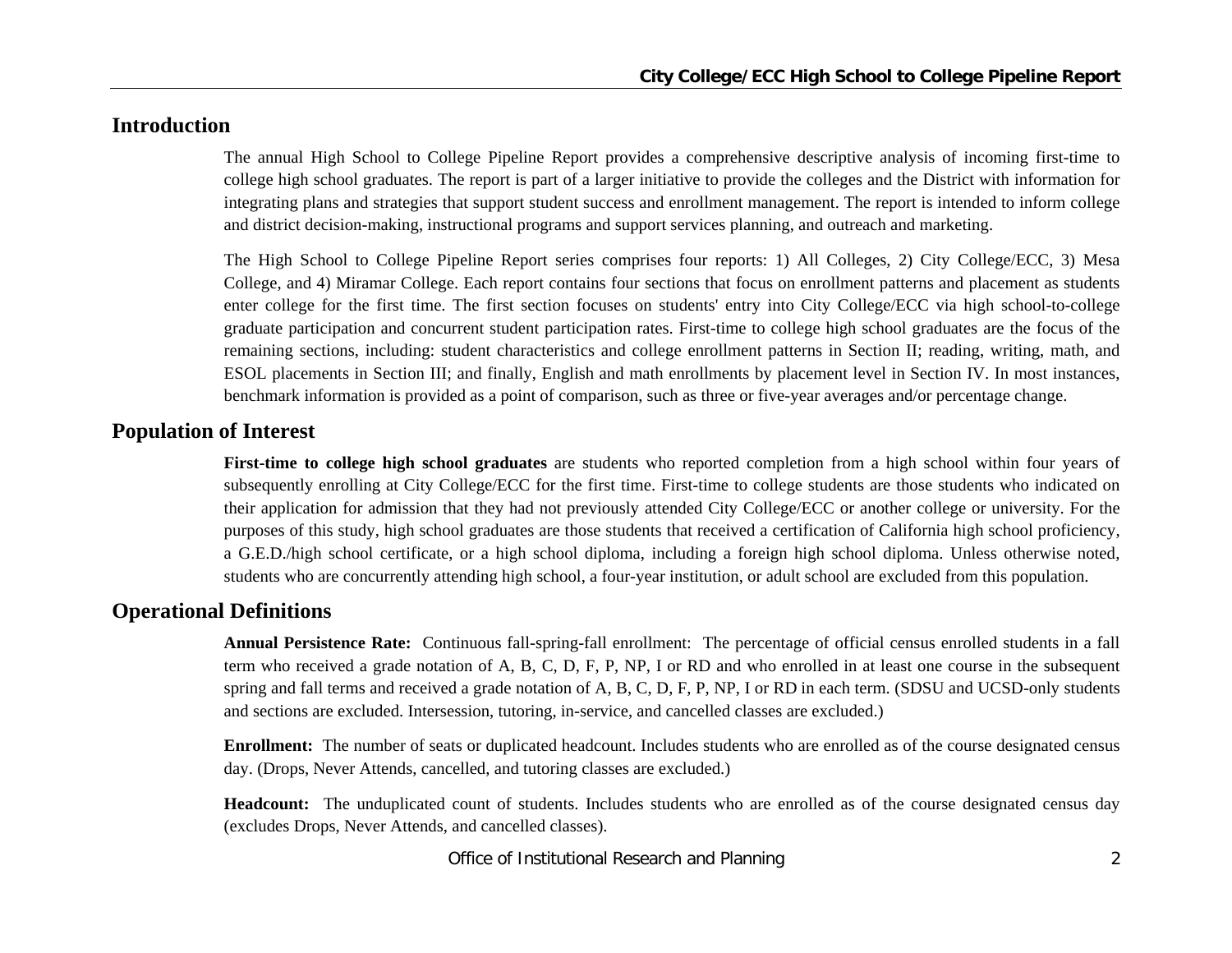## **Course Sequences**

Figure 1. Current English and ESOL course sequence

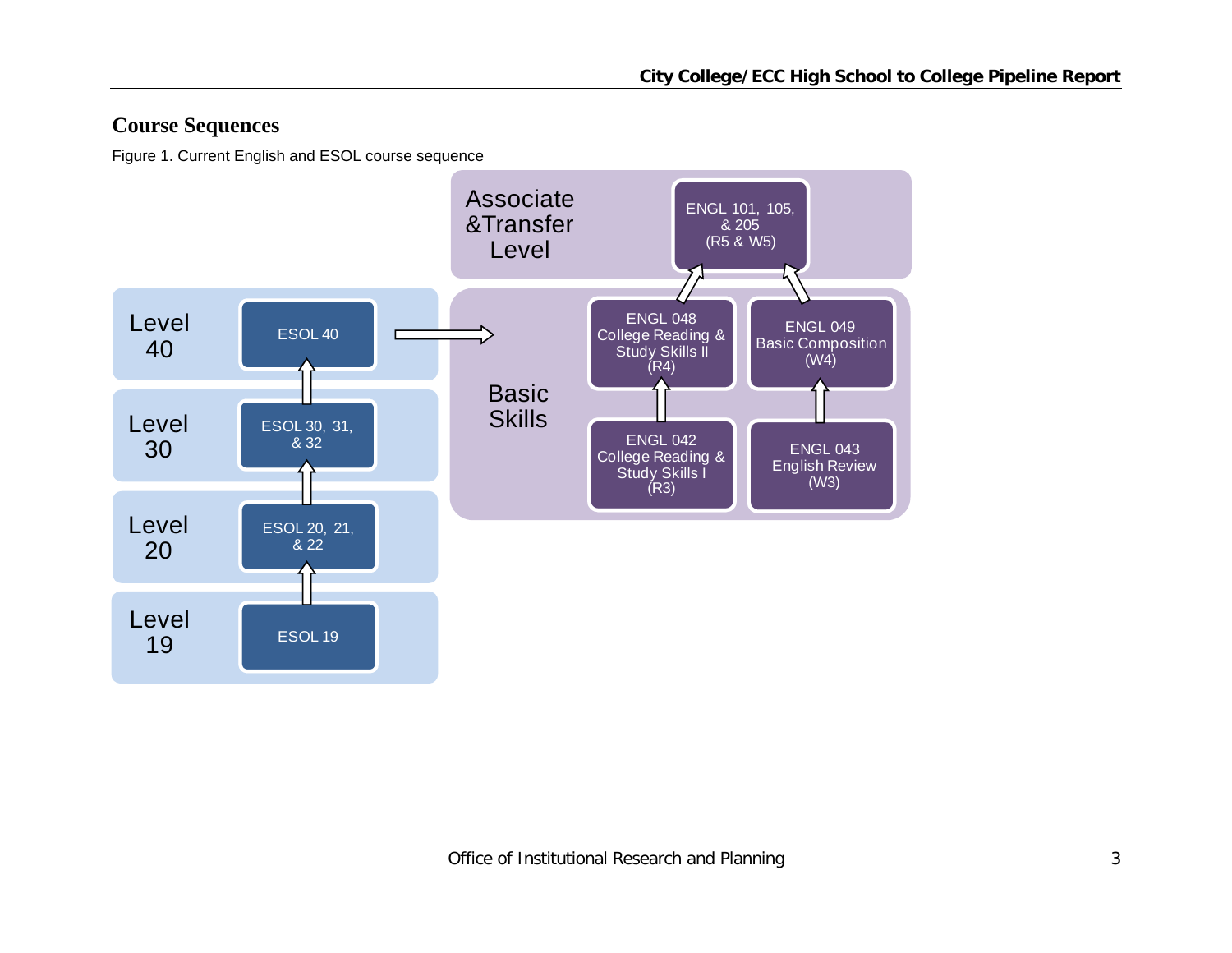

Figure 2. Current math course sequence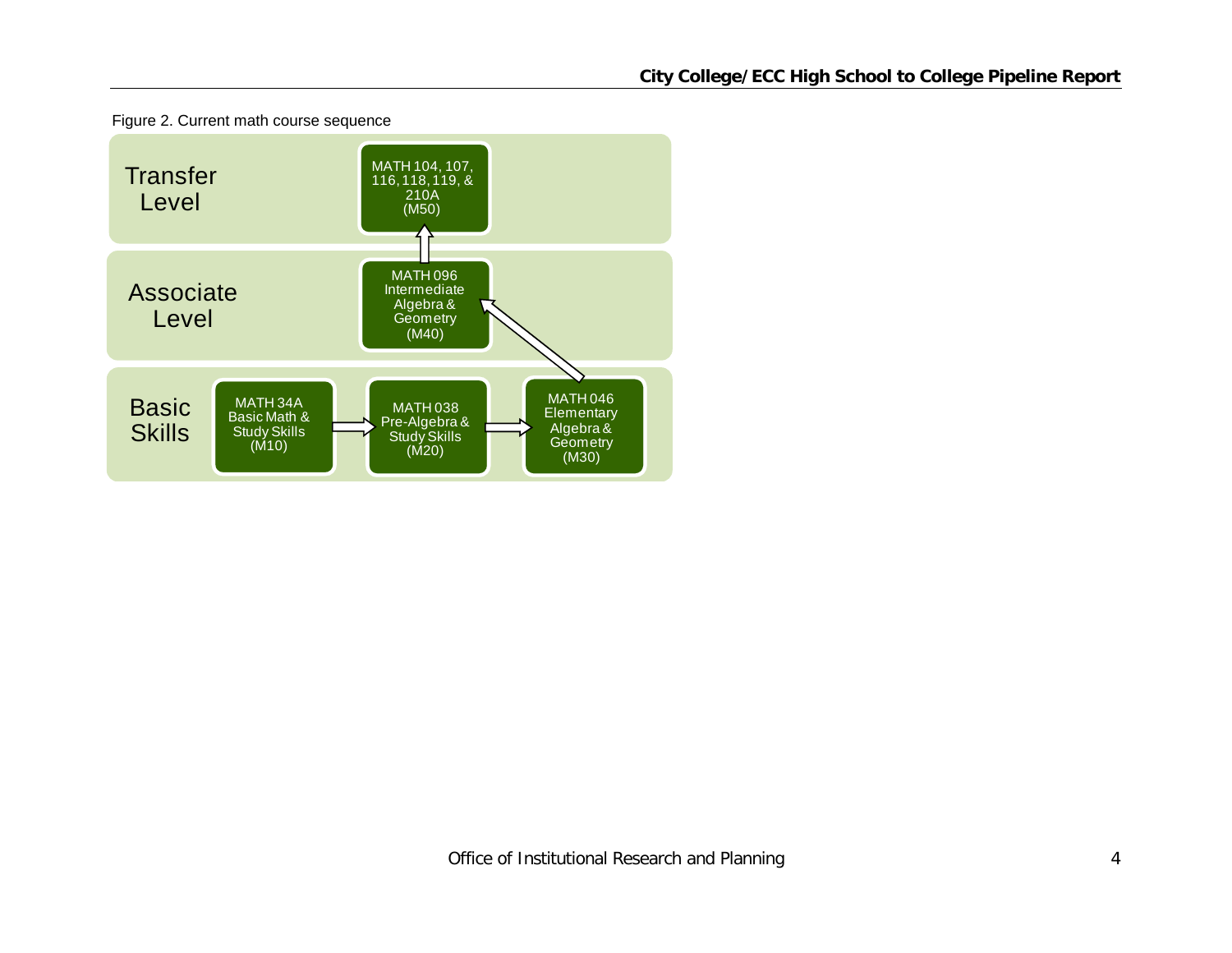## **Overall Highlight of the Findings**

- 1. In 2011/12, approximately 12% of the 2010/11 feeder high school graduates (688 out of 5,924 students) and 6% of the 2010/11 non-feeder high school graduates (692 out of 12,204 students) directly entered City College/ECC within the year following high school completion. This does not include 410 direct entrants for whom high school graduate data were unavailable or whose high schools enrolled fewer than 20 SDCCD direct entrants in each of the five years. Both the 2011/12 feeder and non-feeder school student entry rates are comparable to the five-year averages of 13% and 4%, respectively.
- 2. Among the 2010/11 concurrent high school seniors enrolled at City College/ECC, 15% continued their enrollment as collegeonly students the following year (31 out of 205 students). Concurrent seniors who attended district feeder high schools in 2010/11 participated the following year at a similar rate to non-feeder students (15%; 20 out of 136 students and 16%; 11 out of 69 students, respectively). Over five years, participation rates varied among students who had concurrently attended feeder (13%-23%) and non-feeder schools (7%-16%); however, 2010/11 was the first year that non-feeder participation rates exceeded feeder participation rates.
- 3. Forty percent of the 2011/12 first-time to college high school graduates reported that they were the first generation of collegegoing students in their family (689 out of 1,726 students). This is comparable to the five-year average of 39%.
- 4. In 2011/12, 59% of the first-time to college high school graduates who enrolled in 0.1-2.9 units completed the total number of units (58 out of 99 students) and 59% of the first-time to college high school graduates who enrolled in 3.0-5.9 units completed the total number of units (225 out of 383 students). Fewer than half (47%) of the students who enrolled in 9.0-11.9 units completed the total number of units (147 out of 311 students).
- 5. Sixty-eight percent of the Fall 2010 first-time to college high school graduates at City College/ECC persisted to the next spring term (871 out of 1,274 students) and nearly half (46%) annually persisted to a second fall term (581 out of 1,274 students), which is higher than the five-year average term-to-term (67%) and annual (44%) persistence of first-time to college graduates.
- 6. In 2011/12, a majority of the first-time to college high school graduates tested in reading (71%; 1,554 out of 2,196 students), writing (71%; 1,553 out of 2,196 students), and math (72%; 1,586 out of 2,196 students). The percentages of students who placed by test increased over the past three years (reading 64%-71%, writing 64%-71%, and math 66%-72%).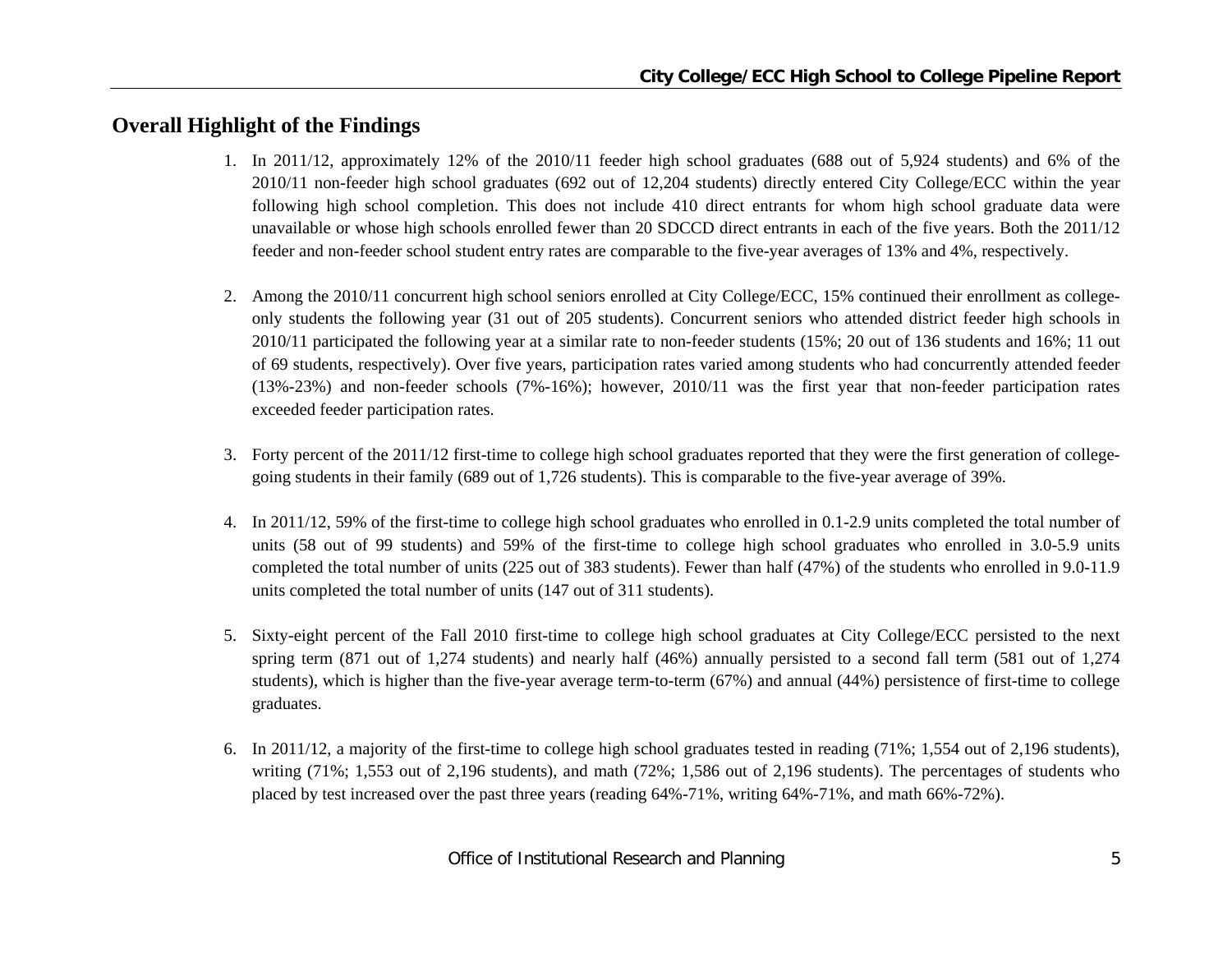- 7. In 2011/12, 45% of the first-time to college high school graduates who tested in **reading** placed at basic skills (696 out of 1,554 students). The majority of first-time to college high school graduates who tested in **writing** placed at basic skills (70%; 1,090 out of 1,553 students). Three quarters (75%) of first-time to college high school graduates who tested in **math** placed at basic skills during the same timeframe (1,190 out of 1,586 students). Among first-time to college high school graduates who tested in **ESOL**, 55% of the students placed four to five levels below English transfer level (ESOL levels 19 and 20; 44 out of 81 students).
- 8. Sixty-two percent of the Fall 2011 first-time to college high school graduates who placed in transfer/Associate level English enrolled in an English course at or below their placement level by the end of their first year at City College/ECC (271 out of 437 students).
- 9. By the end of their first year at City College/ECC, 60% of the Fall 2011 first-time to college high school graduates who placed in transfer level math enrolled in a math course at or below their placement level (101 out of 169 students) and over half (59%) of those who placed in Associate level math enrolled in a math course at or below their placement level (85 out of 144 students).
- 10. Among the Fall 2011 first-time to college high school graduates who placed in basic skills level reading or writing, 63% enrolled in an English course at their placement level by the end of their first year at City College/ECC (268 out of 424 students). Over two thirds (70%) of the Fall 2011 first-time to college high school graduates who placed in basic skills level math enrolled in a math course at their placement level by the end of their first year (471 out of 677 students).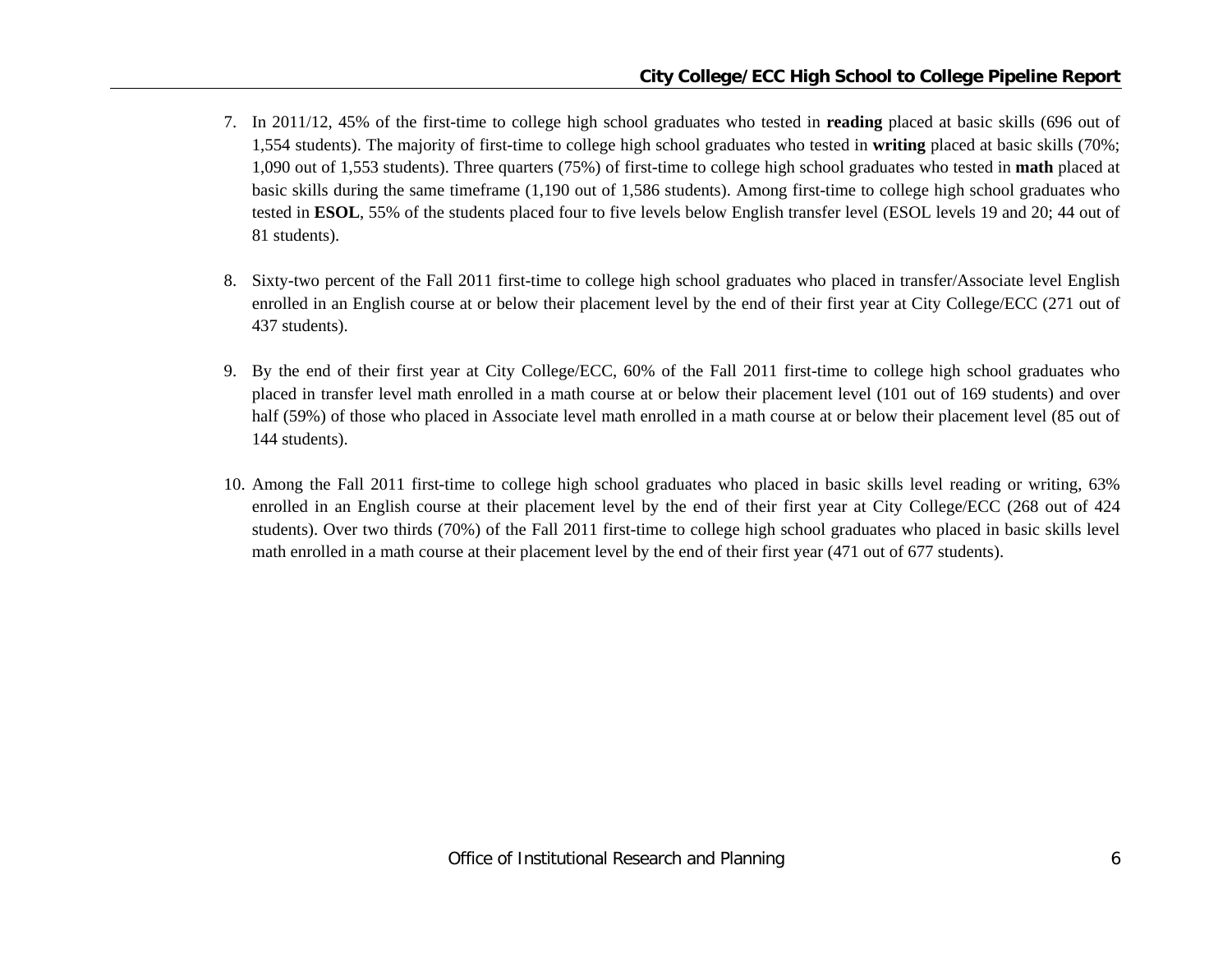## **Section I: Entering the Community College Pipeline**

This section describes different aspects of high school student entry to City College/ECC. Student trends are measured across five years, from 2007/08 to 2011/12. Students who are concurrently attending SDSU or UCSD are excluded.

High school-to-college participation rates and high school GPA of direct incoming high school graduates are reported in Tables 1 and 2. Direct incoming graduates are students who enrolled at City College/ECC in the year following their reported high school completion. When possible, high school-to-college participation rates are disaggregated by feeder and non-feeder high schools. District feeders are those high schools located within the district's service area zip codes. Non-district feeders are remaining high schools located outside the district's service area zip codes.

High school seniors who are concurrently enrolled at City College/ECC are tracked to determine the rate of continued participation as college-only students (see Table 3). **Students who re-enroll as concurrent students in the subsequent year are excluded from re-enrollment figures.** Results provide aggregate totals/averages for students attending feeder and non-feeder high schools as a point of comparison.

#### **Highlight of the Findings**

- In 2011/12, approximately 12% of the 2010/11 feeder high school graduates and 6% of the 2010/11 non-feeder high school graduates directly entered City College/ECC within the year following high school completion, which are comparable to the five-year averages of 13% and 4%, respectively (see Table 1). This does not include direct entrants for whom high school graduate data were unavailable or whose high schools enrolled fewer than 20 SDCCD direct entrants in each of the five years. San Diego, Lincoln, and Hoover high schools had the highest feeder school graduate participation rates at City College/ECC on average over five years (31%, 27%, and 26%, respectively). Chula Vista, Mar Vista, and Sweetwater had the highest nonfeeder school graduate participation rates on average over five years (13%, 12%, and 12%, respectively), which is at or close to the five-year average graduate participation rate of feeder schools (13%).
- $\bullet$  Nearly two thirds (63%) of the direct-to-college high school graduates in 2011/12 who included their GPA on their college application reported that they had earned a 2.0-3.0 high school GPA (equal to the five-year average of 63%) and 35% reported that they had earned higher than a 3.0 GPA (equal to the five-year average of 35%; see Table 2).
- 0 Among the 2010/11 concurrent high school seniors enrolled at City College/ECC (N=205), 15% continued their enrollment as college-only students the following year (see Table 3). Concurrent seniors who attended district feeder high schools in 2010/11 participated the following year at a similar rate to non-feeder students (15% and 16%, respectively). Over five years, participation rates varied among students who had concurrently attended feeder (13%-23%) and non-feeder schools (7%- 16%); however, 2010/11 was the first year that non-feeder participation rates exceeded feeder participation rates.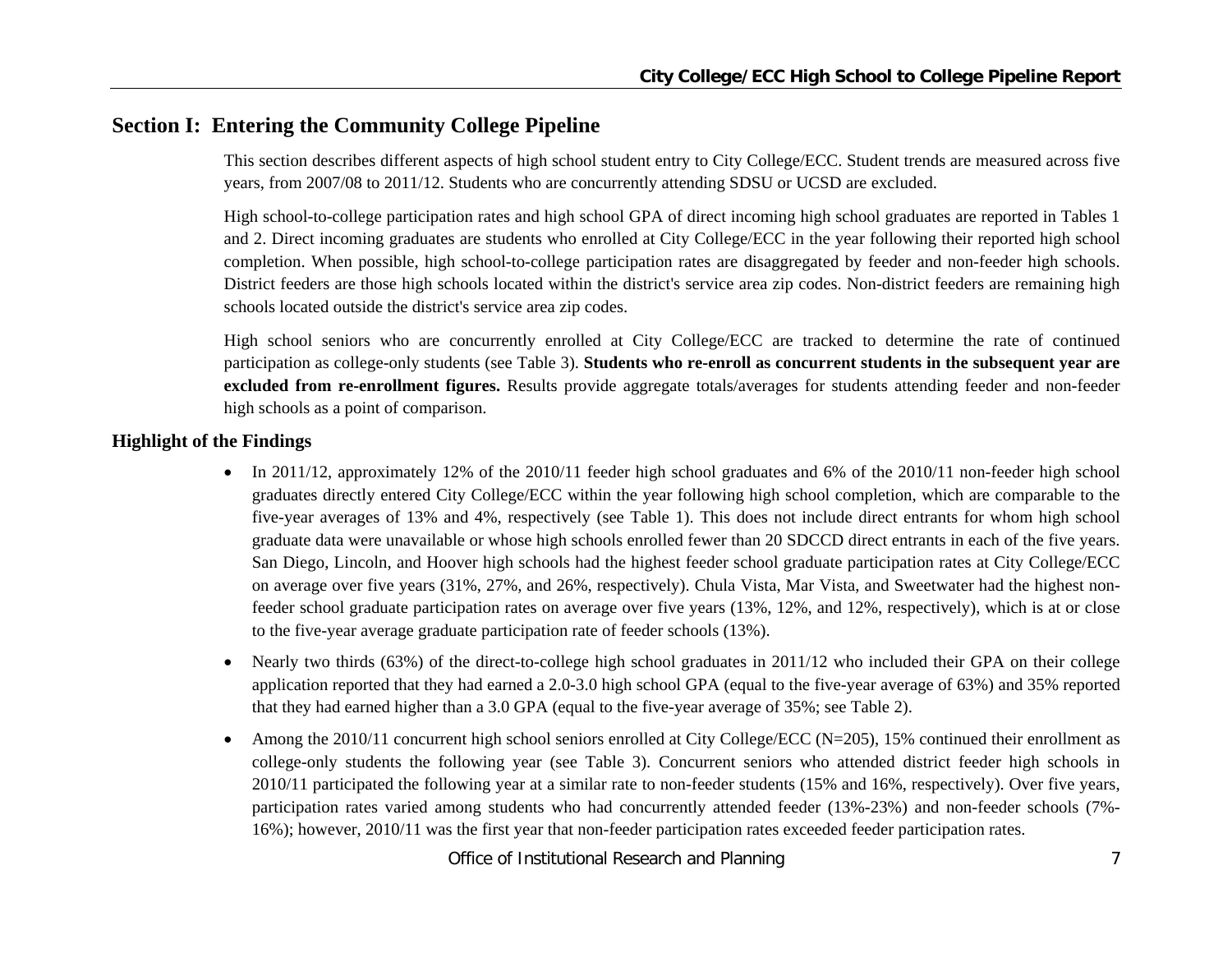## **Participation Rates of Direct to College High School Graduates**

|                         |                          |          |                 |                 |       |                 |      |              |                 |                 |       |                         |     |       |                |               | $06/07 -$ |                 |       |
|-------------------------|--------------------------|----------|-----------------|-----------------|-------|-----------------|------|--------------|-----------------|-----------------|-------|-------------------------|-----|-------|----------------|---------------|-----------|-----------------|-------|
|                         |                          | 06/07    |                 | 07/08           | 07/08 | 08/09           |      | 08/09        |                 | 09/10           | 09/10 | 10/11                   |     | 10/11 |                | 11/12         | 10/11     | 07/08-11/12     |       |
|                         |                          | Grads    |                 | <b>Entrants</b> | Grads | Entrants        |      | Grads        |                 | <b>Entrants</b> | Grads | Entrants                |     | Grads | Entrants       |               | Grads     | <b>Entrants</b> |       |
|                         |                          | N        | N               | %               | N     | N               | $\%$ | $\mathsf{N}$ | N               | $\%$            | N     | N.                      | %   | N     | N              | $\frac{0}{0}$ |           | % Change        | Avg % |
|                         | Clairemont**             | 249      | 36              | 14%             | 232   | $\overline{32}$ | 14%  | 243          | $\overline{25}$ | 10%             | 250   | 36                      | 14% | 278   | 30             | 11%           | 12%       | $-17%$          | 13%   |
|                         | Crawford*                | 217      | 56              | 26%             | 208   | 53              | 25%  | 220          | 49              | 22%             | 236   | 47                      | 20% | 193   | 30             | 16%           | $-11%$    | $-46%$          | 22%   |
|                         | Hoover*                  | 285      | 82              | 29%             | 273   | 78              | 29%  | 343          | 82              | 24%             | 322   | 87                      | 27% | 311   | 68             | 22%           | 9%        | $-17%$          | 26%   |
|                         | Kearny**                 | 264      | 14              | 5%              | 302   | 24              | 8%   | 292          | 12              | 4%              | 331   | 13                      | 4%  | 318   | 17             | 5%            | 20%       | 21%             | 5%    |
|                         | La Jolla**               | 358      | 24              | 7%              | 358   | 15              | 4%   | 384          | 19              | 5%              | 338   | 11                      | 3%  | 358   | 14             | 4%            | 0%        | $-42%$          | 5%    |
|                         | Lincoln*                 | $\Omega$ | $\overline{0}$  |                 | 200   | 64              | 32%  | 251          | 78              | 31%             | 354   | 89                      | 25% | 389   | 89             | 23%           |           | ---             | 27%   |
|                         | Madison**                | 239      | 19              | 8%              | 229   | 14              | 6%   | 199          | 16              | 8%              | 224   | 17                      | 8%  | 247   | 19             | 8%            | 3%        | 0%              | 7%    |
| Feeder High Schools     | Mark Twain**             | 44       | 12              | 27%             | 61    | 11              | 18%  | 207          | $\overline{7}$  | 3%              | 208   | 11                      | 5%  | 186   | 12             | 6%            | 323%      | 0%              | 8%    |
|                         | Mira Mesa***             | 519      | 22              | 4%              | 505   | 19              | 4%   | 504          | 19              | 4%              | 598   | 26                      | 4%  | 591   | 15             | 3%            | 14%       | $-32%$          | 4%    |
|                         | Mission Bay**            | 261      | 35              | 13%             | 287   | 37              | 13%  | 310          | 58              | 19%             | 267   | 51                      | 19% | 276   | 41             | 15%           | 6%        | 17%             | 16%   |
|                         | Morse*                   | 453      | 61              | 13%             | 446   | 47              | 11%  | 447          | 62              | 14%             | 442   | 55                      | 12% | 380   | 45             | 12%           | $-16%$    | $-26%$          | 12%   |
|                         | Point Loma**             | 309      | 61              | 20%             | 400   | 73              | 18%  | 369          | 60              | 16%             | 402   | 59                      | 15% | 424   | 54             | 13%           | 37%       | $-11%$          | 16%   |
|                         | San Diego High*          | 411      | 109             | 27%             | 386   | 130             | 34%  | 393          | 117             | 30%             | 452   | 147                     | 33% | 484   | 152            | 31%           | 18%       | 39%             | 31%   |
|                         | San Diego SCPA*          | 174      | 16              | 9%              | 161   | 17              | 11%  | 179          | 18              | 10%             | 169   | 27                      | 16% | 179   | 13             | 7%            | 3%        | $-19%$          | 11%   |
|                         | Scripps Ranch***         | 483      | 23              | 5%              | 479   | 20              | 4%   | 476          | 21              | 4%              | 494   | 13                      | 3%  | 530   | 19             | 4%            | 10%       | $-17%$          | 4%    |
|                         | Serra***                 | 360      | 42              | 12%             | 395   | 37              | 9%   | 417          | 46              | 11%             | 397   | 33                      | 8%  | 365   | 39             | 11%           | 1%        | $-7%$           | 10%   |
|                         | University City***       | 387      | 25              | 6%              | 418   | 32              | 8%   | 378          | 23              | 6%              | 401   | 36                      | 9%  | 415   | 31             | 7%            | 7%        | 24%             | 7%    |
|                         | <b>Feeder Total</b>      | 5,013    | 637             | 13%             | 5,340 | 703             | 13%  | 5,612        | $712$           | 13%             | 5,885 | 758                     | 13% | 5,924 | 688            | 12%           | 18%       | 8%              | 13%   |
|                         | Abraxas                  | 139      | $\overline{2}$  | $1\%$           | 151   | 5               | 3%   | 109          | $\Omega$        | 0%              | 147   | $\overline{0}$          | 0%  | 122   | $\overline{2}$ | 2%            | $-12%$    | 0%              | 1%    |
|                         | <b>Bonita Vista</b>      | 544      | 10              | 2%              | 531   | 17              | 3%   | 549          | 12              | 2%              | 536   | 20                      | 4%  | 497   | 15             | 3%            | $-9%$     | 50%             | 3%    |
|                         | <b>Castle Park</b>       | 377      | 20              | 5%              | 395   | 19              | 5%   | 366          | 17              | 5%              | 352   | 70                      | 20% | 294   | 51             | 17%           | $-22%$    | 155%            | 10%   |
|                         | <b>Charter School SD</b> | 297      | $\overline{5}$  | 2%              | 339   | 38              | 11%  | 341          | 44              | 13%             | 436   | 40                      | 9%  | 450   | 59             | 13%           | 52%       | 1,080%          | 10%   |
|                         | Chula Vista              | 519      | 36              | 7%              | 542   | 40              | 7%   | 574          | 60              | 10%             | 567   | 126                     | 22% | 510   | 83             | 16%           | $-2%$     | 131%            | 13%   |
|                         | Coronado                 | 247      | 33              | 13%             | 226   | 23              | 10%  | 254          | 34              | 13%             | 261   | 27                      | 10% | 277   | 24             | 9%            | 12%       | $-27%$          | 11%   |
|                         | Eastlake                 | 551      | $\Omega$        | 0%              | 628   | $\mathbf{1}$    | 0%   | 602          | 1               | 0%              | 555   | $\overline{\mathbf{4}}$ | 1%  | 502   | 6              | 1%            | $-9%$     | ---             | 0%    |
| Non-Feeder High Schools | <b>Granite Hills</b>     | 546      | $\overline{3}$  | 1%              | 571   | $\overline{4}$  | 1%   | 559          | $\overline{1}$  | 0%              | 532   | l6                      | 1%  | 552   | $\overline{3}$ | 1%            | 1%        | 0%              | 1%    |
|                         | <b>Grossmont</b>         | 467      | $6\phantom{.}6$ | 1%              | 465   | $\bf{8}$        | 2%   | 451          | $\overline{7}$  | 2%              | 518   | 15                      | 3%  | 470   | 6              | 1%            | 1%        | 0%              | 2%    |
|                         | <b>Helix</b>             | 460      | 20              | 4%              | 440   | 14              | 3%   | 458          | 19              | 4%              | 436   | 14                      | 3%  | 466   | 17             | 4%            | 1%        | $-15%$          | 4%    |

Table 1. Headcount and participation rates of high school graduates who directly enroll at City College/ECC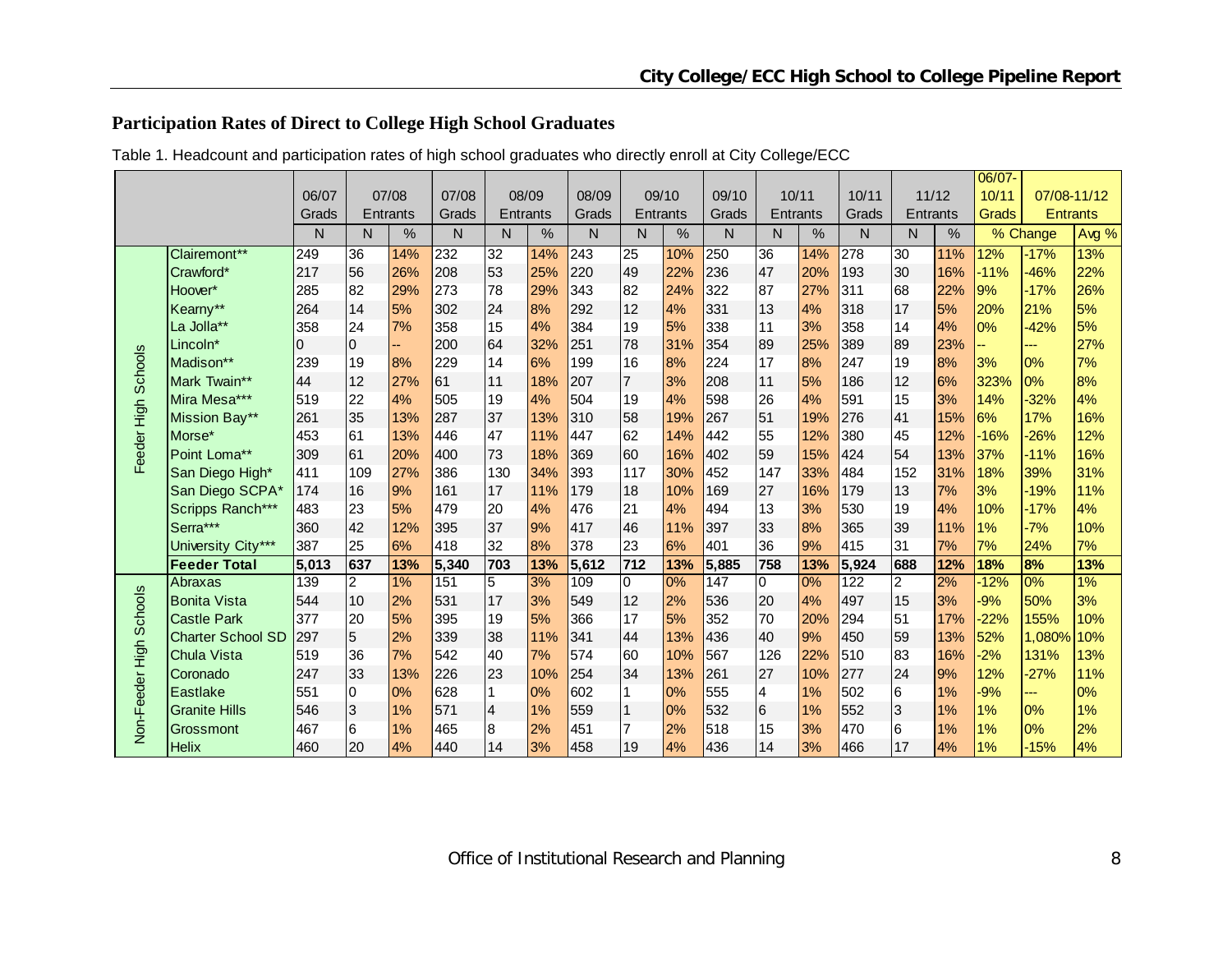Table 1 continued,

|                           |                         |        |                 |                 |        |                 |                |        |                 |       |        |                 |                |        |                |       | $06/07 -$ |          |                 |
|---------------------------|-------------------------|--------|-----------------|-----------------|--------|-----------------|----------------|--------|-----------------|-------|--------|-----------------|----------------|--------|----------------|-------|-----------|----------|-----------------|
|                           |                         | 06/07  |                 | 07/08           | 07/08  |                 | 08/09          | 08/09  |                 | 09/10 | 09/10  | 10/11           |                | 10/11  |                | 11/12 | 10/11     |          | 07/08-11/12     |
|                           |                         | Grads  |                 | <b>Entrants</b> | Grads  | <b>Entrants</b> |                | Grads  | Entrants        |       | Grads  | Entrants        |                | Grads  | Entrants       |       | Grads     |          | <b>Entrants</b> |
|                           |                         | N      | N               | %               | N      | N.              | %              | N      | N.              | %     | N      | N.              | $\frac{0}{0}$  | N      | N              | %     |           | % Change | Avg %           |
|                           | Hilltop                 | 462    | $\overline{20}$ | 4%              | 477    | 16              | 3%             | 471    | $\overline{21}$ | 4%    | 546    | 44              | 8%             | 467    | 27             | 6%    | 1%        | 35%      | 5%              |
|                           | Mar Vista               | 430    | 30              | 7%              | 474    | 43              | 9%             | 506    | 32              | 6%    | 399    | 78              | 20%            | 310    | 75             | 24%   | $-28%$    | 150%     | 12%             |
|                           | Montgomery              | 405    | 15              | 4%              | 431    | 12              | 3%             | 410    | 15              | 4%    | 366    | 60              | 16%            | 309    | 33             | 11%   | $-24%$    | 120%     | 7%              |
|                           | <b>Mount Miguel</b>     | 307    | 13              | 4%              | 319    | $\overline{7}$  | 2%             | 296    | 13              | 4%    | 365    | 23              | 6%             | 340    | 15             | 4%    | 11%       | 15%      | 4%              |
| cont.                     | Mt. Carmel              | 537    | 9               | 2%              | 495    | $6\phantom{.}6$ | 1%             | 527    | Ι9              | 2%    | 564    | 10              | 2%             | 544    | $\overline{7}$ | 1%    | 1%        | $-22%$   | 2%              |
|                           | Olympian                | 0      | 0               |                 | 2      | $\overline{0}$  | 0%             | 188    | Iо              | 0%    | 262    | $\overline{c}$  | 1%             | 327    | 18             | 6%    |           | ---      | 3%              |
| Non-Feeder High Schools   | <b>Otay Ranch</b>       | 616    | l0              | 0%              | 741    | $\overline{0}$  | 0%             | 598    | l0              | 0%    | 615    | $\overline{9}$  | 1%             | 604    | 27             | 4%    | $-2%$     | ---      | 1%              |
|                           | <b>Patrick Henry</b>    | 444    | 27              | 6%              | 447    | 24              | 5%             | 447    | 19              | 4%    | 471    | 23              | 5%             | 502    | 28             | 6%    | 13%       | 4%       | 5%              |
|                           | Poway                   | 666    | 10              | 2%              | 700    | $\overline{8}$  | 1%             | 597    | 5               | 1%    | 633    | $\bf{8}$        | 1%             | 672    | $\overline{9}$ | 1%    | 1%        | $-10%$   | 1%              |
|                           | Ramona                  | 365    | 0               | 0%              | 389    | 3               | 1%             | 414    | 4               | 1%    | 398    | 5               | 1%             | 386    | $\overline{2}$ | 1%    | 6%        | ---      | 1%              |
|                           | Rancho Bernardo         | 646    | 8               | 1%              | 686    | $\overline{8}$  | 1%             | 643    | 13              | 2%    | 665    | $6\overline{6}$ | 1%             | 679    | $\overline{7}$ | 1%    | 5%        | $-13%$   | 1%              |
|                           | <b>San Ysidro</b>       | 427    | $\overline{0}$  | 0%              | 464    | $\overline{8}$  | 2%             | 495    | 24              | 5%    | 399    | 65              | 16%            | 407    | 40             | 10%   | $-5%$     | ---      | 6%              |
|                           | Southwest               | 383    | 16              | 4%              | 429    | 27              | 6%             | 395    | 24              | 6%    | 347    | 55              | 16%            | 337    | 47             | 14%   | $-12%$    | 194%     | 9%              |
|                           | <b>Sweetwater</b>       | 560    | 67              | 12%             | 598    | 51              | 9%             | 626    | 53              | 8%    | 543    | 97              | 18%            | 489    | 83             | 17%   | $-13%$    | 24%      | 12%             |
|                           | <b>Torrey Pines</b>     | 882    | $\overline{4}$  | 0%              | 620    | $\overline{2}$  | 0%             | 647    | $\overline{2}$  | 0%    | 610    | $\overline{3}$  | 0%             | 647    | $\overline{0}$ | 0%    | $-27%$    | $-100%$  | 0%              |
|                           | <b>West Hills</b>       | 505    | 5               | 1%              | 488    | $\overline{c}$  | 0%             | 475    | $\overline{0}$  | 0%    | 485    | $\overline{2}$  | 0%             | 467    | $\overline{2}$ | 0%    | $-8%$     | $-60%$   | 0%              |
|                           | Westview                | 534    | 3               | 1%              | 533    | $6\overline{6}$ | 1%             | 576    | 6               | 1%    | 592    | $\overline{9}$  | 2%             | 577    | 6              | 1%    | 8%        | 100%     | 1%              |
|                           | <b>Non-Feeder Total</b> | 12,316 | 362             | 3%              | 12,581 | 392             | 3%             | 12,574 | 435             | 3%    | 12,600 | 821             | 7%             | 12,204 | 692            | 6%    | $-1%$     | 91%      | 4%              |
|                           | <b>Foreign School</b>   | $---$  | 19              | ---             | $---$  | 30              | $\overline{a}$ | $---$  | 31              | $---$ | $---$  | $\overline{26}$ | $\overline{a}$ | $---$  | 27             | $---$ | $---$     | 42%      | ---             |
| d <sub>s</sub>            | Other                   | $---$  | 323             | ---             | ---    | 272             | ---            | ---    | 274             | $---$ | $---$  | 330             | $---$          | $---$  | 290            | ---   | ---       | $-10%$   | ---             |
| ğ                         | Out of State            | ---    | 90              | ---             | ---    | 74              | ---            | $---$  | 67              | $---$ | $---$  | 63              | ---            | $---$  | 54             | ---   | ---       | $-40%$   | ---             |
| Feeder High<br>Other Non- | San Diego County        | ---    | 74              | $---$           | ---    | 86              | $---$          | $---$  | 108             | $---$ | $---$  | 95              | $---$          | $---$  | 39             | ---   | $\cdots$  | $-47%$   | ---             |
|                           | <b>Other Total</b>      | ---    | 506             | ---             | ---    | 462             | ---            | ---    | 480             | ---   | ---    | 514             | ---            | ---    | 410            | ---   | ---       | $-19%$   | ---             |
| Total                     |                         | ---    | 1,505           | ---             | ---    | 1,557           | ---            |        | 1,627           | ---   |        | 2,093           | ---            |        | 1,790          | ---   |           | 19%      | ---             |

Source: High School Data - California Department of Education (CDE) and Entrant Data - SDCCD Information System

*Note 1. Students are unduplicated within each year.*

*Note 2. SDSU, UCSD, tutoring, and cancelled classes are excluded from student enrollments. Students with no/unreported high school are excluded.*

*Note 3. Schools with fewer than 20 SDCCD Direct Entrants enrolled in each of the five years, private schools, and schools with no/unreported/invalid CDE data, such as Garfield\*, are indicated as 'Other'.*

*\*City College Feeder School \*\*Mesa College Feeder School \*\*\*Miramar College Feeder School*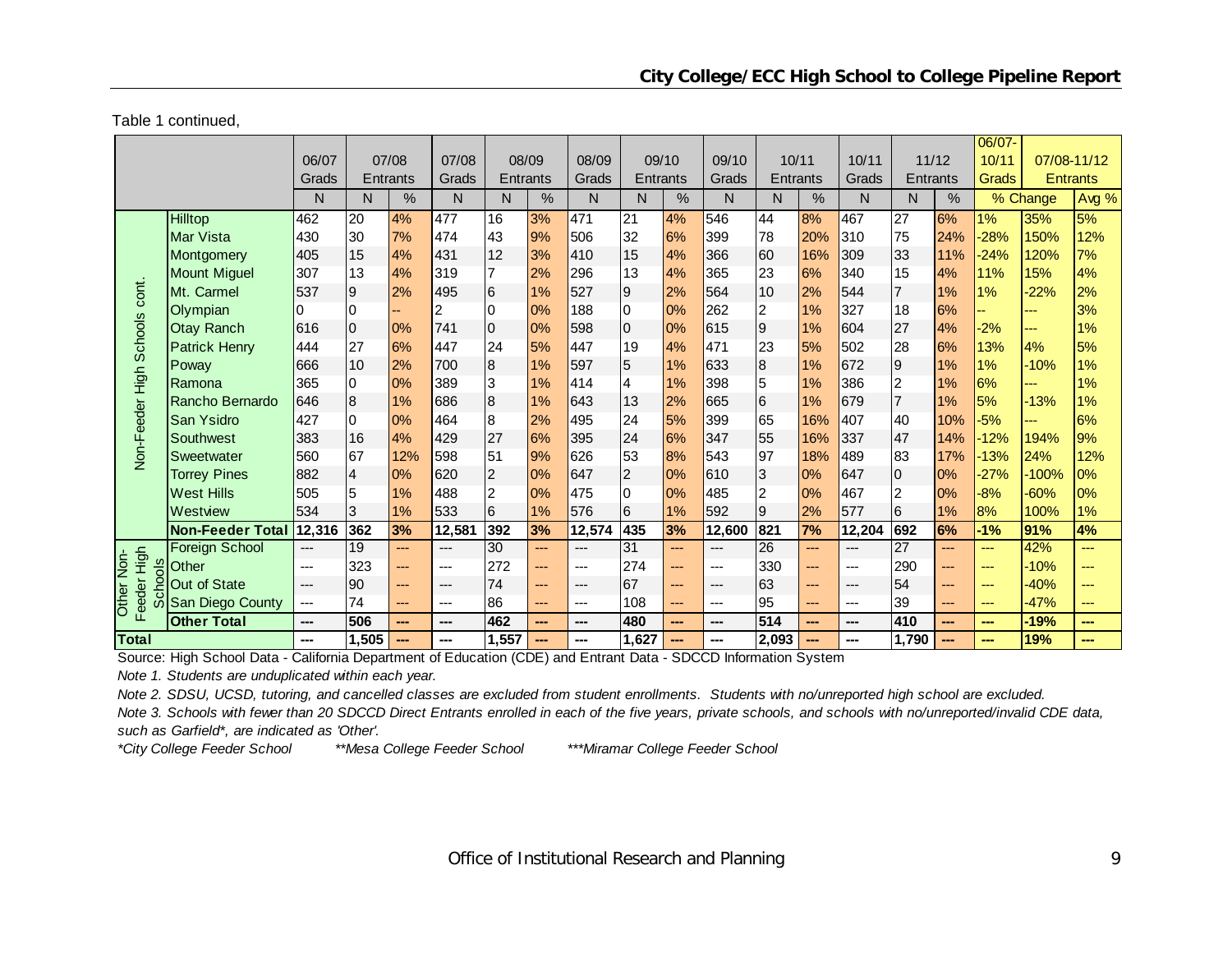#### **High School GPA of Direct to College High School Graduates**

|                                   | 07/08    | 08/09    | 09/10    | 10/11    | 11/12           | <b>Five-Year</b> | 07/08-11/12 |
|-----------------------------------|----------|----------|----------|----------|-----------------|------------------|-------------|
|                                   | Entrants | Entrants | Entrants | Entrants | <b>Entrants</b> | Avg/Total        | % Change    |
| $0.0 - 1.5$                       | 0%       | $0\%$    | $0\%$    | $0\%$    | 0%              | 0%               | 300%        |
| $1.6 - 1.9$                       | 1%       | $1\%$    | 1%       | 1%       | 2%              | $1\%$            | 106%        |
| $2.0 - 2.5$                       | 30%      | 27%      | 30%      | 24%      | 26%             | <b>27%</b>       | 8%          |
| $2.6 - 3.0$                       | 33%      | 36%      | 36%      | 36%      | 37%             | 36%              | 37%         |
| $3.1 - 3.5$                       | 24%      | 25%      | 23%      | 26%      | 26%             | 25%              | 34%         |
| <b>Over 3.5</b>                   | 11%      | 11%      | 10%      | 12%      | 9%              | 10%              | $-2%$       |
| Total                             | 100%     | 100%     | 100%     | 100%     | 100%            | 100%             | 24%         |
| Total N of GPA-Reporting Students | 1.286    | 1,312    | 1,399    | 1,806    | 1,596           | 7,399            | 24%         |
|                                   |          |          |          |          |                 |                  |             |
| <b>Total N of All Students</b>    | 1,505    | 1,557    | 1,627    | 2,093    | 1,790           | 8,572            | 19%         |

Table 2. High School GPA of high school graduates who directly enroll at City College/ECC

Source: SDCCD Information System

*Note. High School GPA is self-reported on students' college applications. On average, across five years 14% of students did not report their GPA.*

#### **Participation Rates of Concurrent Students**

Table 3. Percentage of concurrent seniors who re-enroll the subsequent year as college-only students

|                     |                                                                                                        |     |         |                |    |         |           |           |            |                |     |               |                |                 |       | $06/07 -$      |        |             |
|---------------------|--------------------------------------------------------------------------------------------------------|-----|---------|----------------|----|---------|-----------|-----------|------------|----------------|-----|---------------|----------------|-----------------|-------|----------------|--------|-------------|
|                     | 06/07                                                                                                  |     |         | 07/08          |    |         | 08/09     |           |            | 09/10          |     |               | 10/11          |                 |       | 10/11          |        |             |
|                     | Seniors                                                                                                |     | 07/08   | <b>Seniors</b> |    | 08/09   | Seniors I |           | 09/10      | <b>Seniors</b> |     | 10/11         | <b>Seniors</b> |                 | 11/12 | <b>Seniors</b> |        | 07/08-11/12 |
|                     | Concur) Re-Enroll (Concur) Re-Enroll (Concur) Re-Enroll (Concur) Re-Enroll (Concur) Re-Enroll (Concur) |     |         |                |    |         |           |           |            |                |     |               |                |                 |       |                |        | Re-Enroll   |
|                     | N                                                                                                      | N   | $\%$    | N              | N  | $\%$    | N         | N.        | $\%$       | N              | N   | $\frac{9}{6}$ | N              | N               | $\%$  | % Change       |        | Avg $%$     |
| <b>Feeder Total</b> | I296                                                                                                   | 162 | 21% 307 |                | 72 | 23% 299 |           | <b>40</b> | 13% 188    |                | 44  | 23% 136       |                | I <sub>20</sub> |       | $15\%$ -54%    | $-68%$ | 19%         |
| Non-Feeder Total 90 |                                                                                                        | 14  | 16% 175 |                | 12 | 7%      | 166       |           | 7%         | 135            | l12 | 9%            | 69             |                 |       | $16\%$ -23%    | $-21%$ | 9%          |
| <b>Grand Total</b>  | 386                                                                                                    | 176 | 20% 482 |                | 84 | 17% 465 |           | 151       | $11\%$ 323 |                | 56  | $17\%$ 205    |                | l31             |       | $15\%$ -47%    | $-59%$ | 16%         |

Source: SDCCD Information System

*Note 1. The concurrent student cohort comprises self-reported seniors. Re-enrollment counts exclude students who continue as concurrent students.* 

*Note 2. Students are unduplicated within each year. SDSU, UCSD, tutoring, and cancelled classes are excluded from student enrollments.*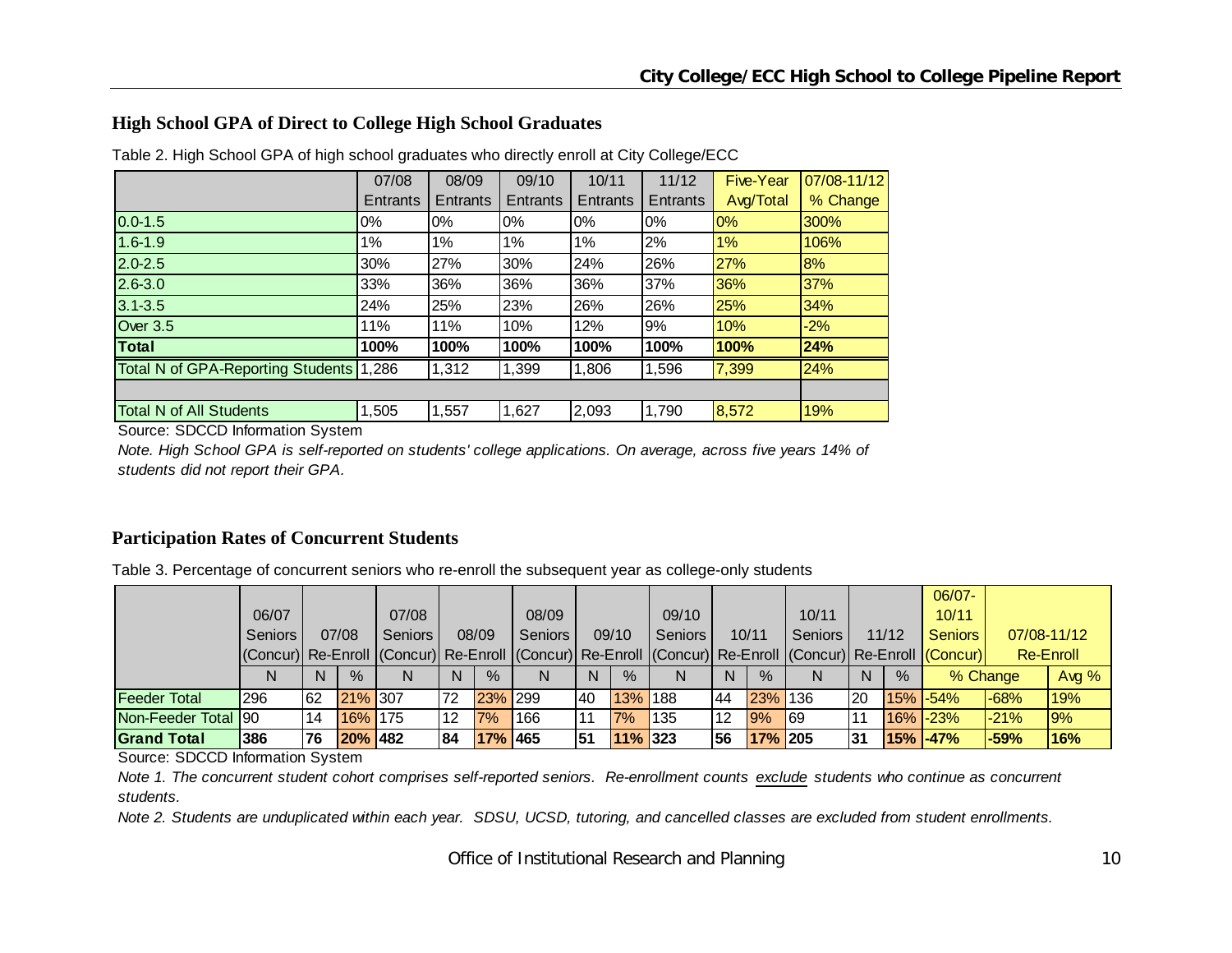## **Section II: Student Characteristics and Enrollments**

This section describes different student characteristics and enrollment patterns among first-time to college high school graduates. Unless otherwise noted, student trends are measured over five years, from 2007/08 to 2011/12.

Headcount, gender, ethnicity, first generation to college, and student educational goals of the **first-time to college high school graduates** are measured (see Table 4). Note that the count of students is an unduplicated headcount. The number of units attempted (in rows) by the number of units earned (in columns) across five years are displayed among first-time to college high school graduates in Table 5. The longitudinal annual persistence of the Fall 2006 to Fall 2010 cohorts of first-time to college high school graduates are displayed in Table 6.

#### **Highlight of the Findings**

- Forty percent of the 2011/12 first-time to college high school graduates reported that they were the first generation of collegegoing students in their family (see Table 4). This is comparable to the five-year average of 39%.
- In terms of ethnic composition, in 2011/12, first-time to college high school graduates were 67% Latino, 11% White, 10% African American, 4% Asian/Pacific Islander, 4% Other ethnicity, 2% Filipino, and less than 1% were American Indian (see Table 4). The proportion of Latino students in 2011/12 (67%) is higher than the five-year average (57%), and the percentage of White students in  $2011/12$  (11%) is lower than the five-year average (16%).
- In 2011/12, nearly half of the first-time to college high school graduates cited transfer, either with or without their  $AA/AS$ , as their educational goal (47%; comparable to the five-year average of 48%; see Table 4).
- In 2011/12, 59% of the first-time to college high school graduates who enrolled in 0.1-2.9 units completed the total number of units (lower than the five-year average of 69%) and 59% of the first-time to college high school graduates who enrolled in 3.0-5.9 units completed the total number of units (comparable to the five-year average of 61%; see Table 5). Fewer than half (47%) of the students who enrolled in 9.0-11.9 units completed the total number of units (comparable to the five-year average of 45%).
- 0 Sixty-eight percent of the Fall 2010 first-time to college high school graduates at City College/ECC persisted to the next spring term and nearly half (46%) annually persisted to a second fall term, which is higher than the five-year average term-toterm (67%) and annual (44%) persistence of first-time to college graduates (see Table 6).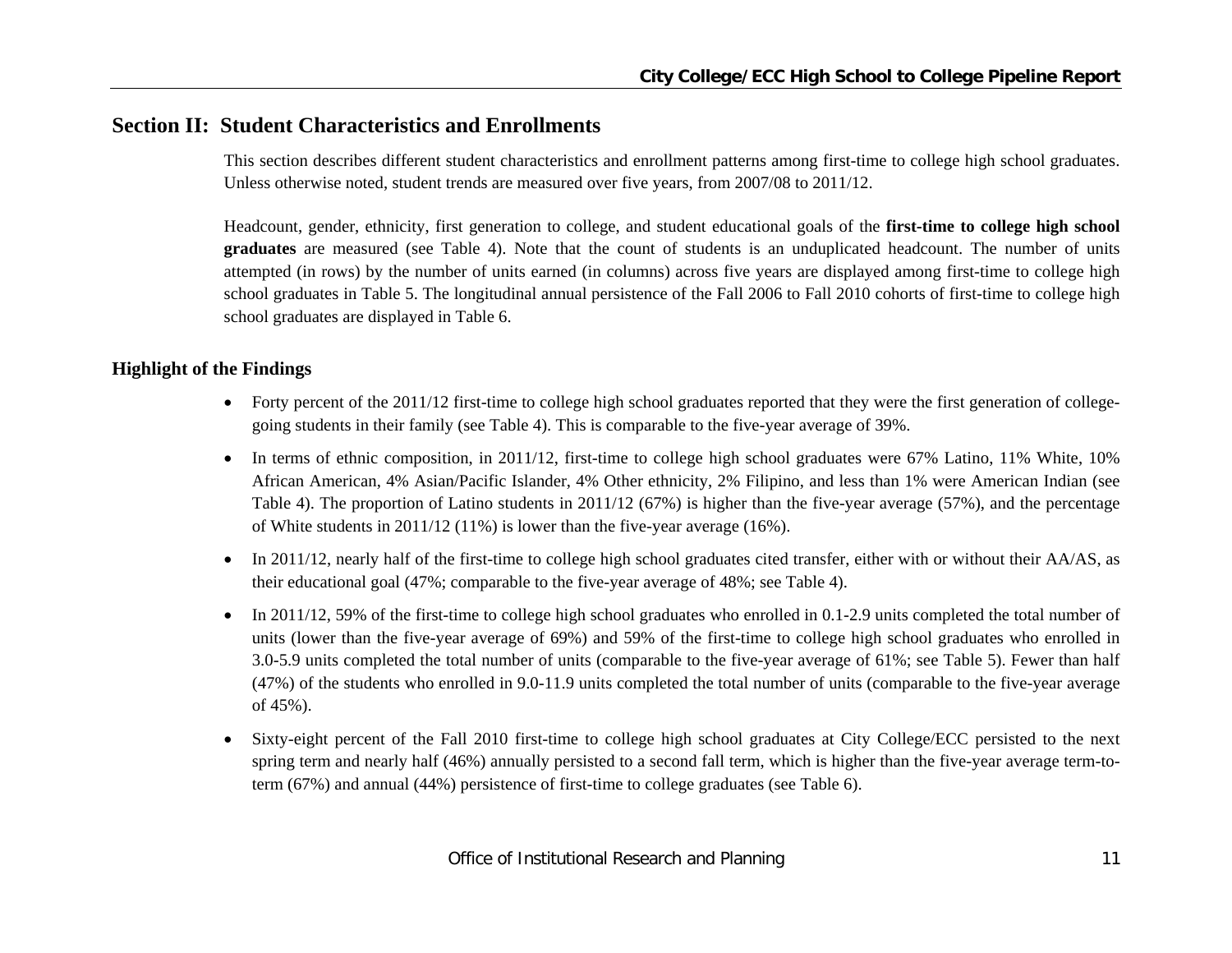#### **Student Profile**

Table 4. Headcount, gender, ethnicity, first generation to college, and educational goal

|                                        |         |                  |                         |                  |         | Total/        | 07/08-11/12 |
|----------------------------------------|---------|------------------|-------------------------|------------------|---------|---------------|-------------|
|                                        | 2007/08 | 2008/09          | 2009/10                 | 2010/11          | 2011/12 | Five-Year Avg | % Change    |
| <b>Total N of Students</b>             | 1,580   | 1,515            | 1,536                   | 2,011            | 1,726   | 8,368         | 9%          |
|                                        |         |                  | Gender                  |                  |         |               |             |
| Female                                 | 52%     | 52%              | 53%                     | 50%              | 51%     | 51%           | 9%          |
| <b>Male</b>                            | 48%     | 48%              | 47%                     | 50%              | 49%     | 49%           | 10%         |
| <b>Unreported</b>                      | $0\%$   | $\overline{0\%}$ | 0%                      | 0%               | $0\%$   | 0%            |             |
|                                        |         |                  | Ethnicity               |                  |         |               |             |
| African American                       | 14%     | 16%              | 14%                     | 11%              | 10%     | 13%           | $-26%$      |
| American Indian                        | 1%      | 0%               | $1\%$                   | $0\%$            | $0\%$   | 0%            | $-40%$      |
| Asian/Pacific Islander                 | 6%      | 4%               | 4%                      | 4%               | 4%      | 5%            | $-15%$      |
| Filipino                               | 4%      | 4%               | 3%                      | 3%               | 2%      | 3%            | $-25%$      |
| Latino                                 | 48%     | 48%              | 55%                     | 64%              | 67%     | 57%           | 51%         |
| White                                  | 21%     | 21%              | 15%                     | 12%              | 11%     | 16%           | $-40%$      |
| Other                                  | 3%      | 3%               | 4%                      | 4%               | 4%      | 4%            | 49%         |
| Unreported                             | 4%      | 3%               | 4%                      | 1%               | 1%      | 2%            | $-75%$      |
|                                        |         |                  | <b>First Generation</b> |                  |         |               |             |
| <b>First Generation</b>                | 39%     | 37%              | 41%                     | 40%              | 40%     | 39%           | 12%         |
| <b>Not First Generation</b>            | 61%     | 63%              | 59%                     | 60%              | 60%     | 61%           | 8%          |
| Unreported                             | 0%      | 0%               | $0\%$                   | 0%               | 0%      | 0%            | ---         |
|                                        |         |                  | <b>Educational Goal</b> |                  |         |               |             |
| 4 Yr College Student                   | 8%      | 10%              | 9%                      | 9%               | 11%     | 9%            | 47%         |
| <b>AA/AS w/out Transfer</b>            | 5%      | 5%               | 6%                      | 6%               | 5%      | 5%            | 29%         |
| <b>BA/BS after Completing AA/AS</b>    | 40%     | 39%              | 44%                     | 43%              | 41%     | 42%           | 13%         |
| <b>BA/BS w/out Completing AA/AS</b>    | 6%      | 5%               | 5%                      | 6%               | 6%      | 6%            | 12%         |
| <b>Basic Skills Improvement</b>        | 1%      | $1\%$            | $1\%$                   | $1\%$            | $1\%$   | 1%            | 33%         |
| Certificate/License Maintenance        | 2%      | 2%               | 2%                      | 2%               | 2%      | 2%            | 0%          |
| <b>Current Job/Career Advancement</b>  | 1%      | 1%               | 1%                      | $0\%$            | 0%      | 1%            | $-58%$      |
| <b>Educational Development</b>         | 1%      | 1%               | 1%                      | 1%               | 1%      | 1%            | $-21%$      |
| <b>HS Diploma/GED Certificate</b>      | 1%      | $\overline{0\%}$ | $\overline{0\%}$        | $\overline{0\%}$ | $0\%$   | 0%            | $-36%$      |
| <b>New Career Preparation</b>          | 11%     | 9%               | 10%                     | 9%               | 9%      | 10%           | $-9%$       |
| <b>Non-Credit to Credit Transition</b> | 0%      | 0%               | $0\%$                   | $0\%$            | 0%      | 0%            | 50%         |
| Voc Cert/Degree w/out Transfer         | 2%      | 2%               | $\sqrt{2\%}$            | 2%               | 2%      | 2%            | $-26%$      |
| <b>Undecided</b>                       | 21%     | 24%              | 19%                     | 20%              | 20%     | 21%           | 4%          |
| Unreported                             | $0\%$   | $\overline{0\%}$ | $\overline{0\%}$        | $0\%$            | $0\%$   | 0%            | $-67%$      |

Source: SDCCD Information System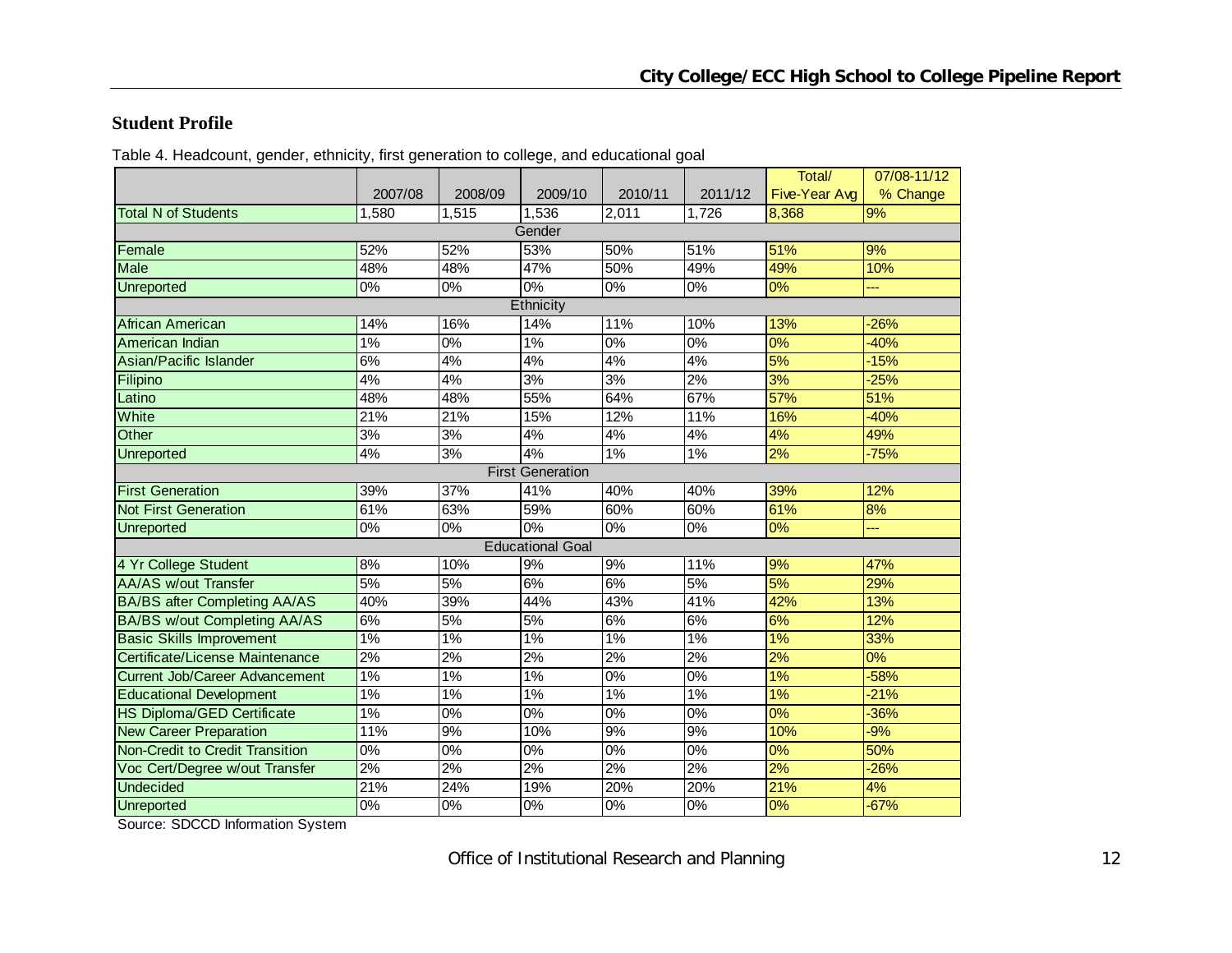## **Units Attempted/Earned**

Table 5. Units attempted by units earned

|                        |                   |                          |         | <b>Units Earned</b> |              |              |              |              |
|------------------------|-------------------|--------------------------|---------|---------------------|--------------|--------------|--------------|--------------|
|                        |                   |                          |         | $0.1 - 2.9$         | $3.0 - 5.9$  | $6.0 - 8.9$  | $9.0 - 11.9$ | $12.0 +$     |
|                        |                   |                          | 0 Units | <b>Units</b>        | <b>Units</b> | <b>Units</b> | <b>Units</b> | <b>Units</b> |
|                        |                   | $0.1 - 2.9$ Units        | 28%     | 72%                 |              |              |              |              |
|                        |                   | 3.0 - 5.9 Units          | 37%     | 2%                  | 61%          |              |              |              |
|                        | 2007/08           | 6.0 - 8.9 Units          | 26%     | 3%                  | 19%          | 51%          |              |              |
|                        |                   | 9.0 - 11.9 Units         | 19%     | 3%                  | 14%          | 23%          | 40%          |              |
|                        |                   | $12.0 +$ Units           | 14%     | 1%                  | 10%          | 13%          | 17%          | 45%          |
|                        |                   | 0.1 - 2.9 Units          | 26%     | 74%                 |              |              |              |              |
|                        |                   | 3.0 - 5.9 Units          | 38%     | 3%                  | 59%          |              |              |              |
|                        | 2008/09           | 6.0 - 8.9 Units          | 27%     | 2%                  | 23%          | 49%          |              |              |
|                        |                   | 9.0 - 11.9 Units         | 15%     | 3%                  | 19%          | 18%          | 46%          |              |
|                        |                   | $12.0 +$ Units           | 9%      | 2%                  | 10%          | 13%          | 21%          | 45%          |
| <b>Units Attempted</b> |                   | 0.1 - 2.9 Units          | 31%     | 69%                 |              |              |              |              |
|                        |                   | 3.0 - 5.9 Units          | 34%     | 2%                  | 64%          |              |              |              |
|                        | ୭                 | 6.0 - 8.9 Units          | 20%     | 4%                  | 27%          | 49%          |              |              |
|                        |                   | 9.0 - 11.9 Units         | 17%     | 4%                  | 17%          | 16%          | 47%          |              |
|                        |                   | $12.0 +$ Units           | 8%      | 1%                  | 10%          | 16%          | 20%          | 45%          |
|                        |                   | 0.1 - 2.9 Units          | 27%     | 73%                 |              |              |              |              |
|                        |                   | 3.0 - 5.9 Units          | 37%     | 1%                  | 62%          |              |              |              |
|                        | $\delta$          | 6.0 - 8.9 Units          | 22%     | $\overline{3\%}$    | 26%          | 50%          |              |              |
|                        | $\overline{5}$    | 9.0 - 11.9 Units         | 16%     | 2%                  | 18%          | 22%          | 43%          |              |
|                        |                   | $12.0 +$ Units           | 9%      | $1\%$               | 9%           | 13%          | 19%          | 49%          |
|                        |                   | 0.1 - 2.9 Units          | 41%     | 59%                 |              |              |              |              |
|                        | $\mathbf{\Omega}$ | 3.0 - 5.9 Units          | 39%     | 3%                  | 59%          |              |              |              |
|                        | $\overline{+}$    | 6.0 - 8.9 Units          | 24%     | 3%                  | 23%          | 50%          |              |              |
|                        | $\overline{201}$  | 9.0 - 11.9 Units         | 15%     | 3%                  | 15%          | 20%          | 47%          |              |
|                        |                   | $12.0 +$ Units           | 8%      | 1%                  | 8%           | 13%          | 21%          | 49%          |
|                        |                   | <b>Five-Year Average</b> | н,      | 69%                 | 61%          | 50%          | 45%          | 47%          |
|                        |                   | 07/08-11/12 % Change     | н,      | 23%                 | $-8%$        | $-13%$       | 58%          | 27%          |

Source: SDCCD Information System

*Note. Tutoring and non-graded courses were excluded. Percent change was based on counts.*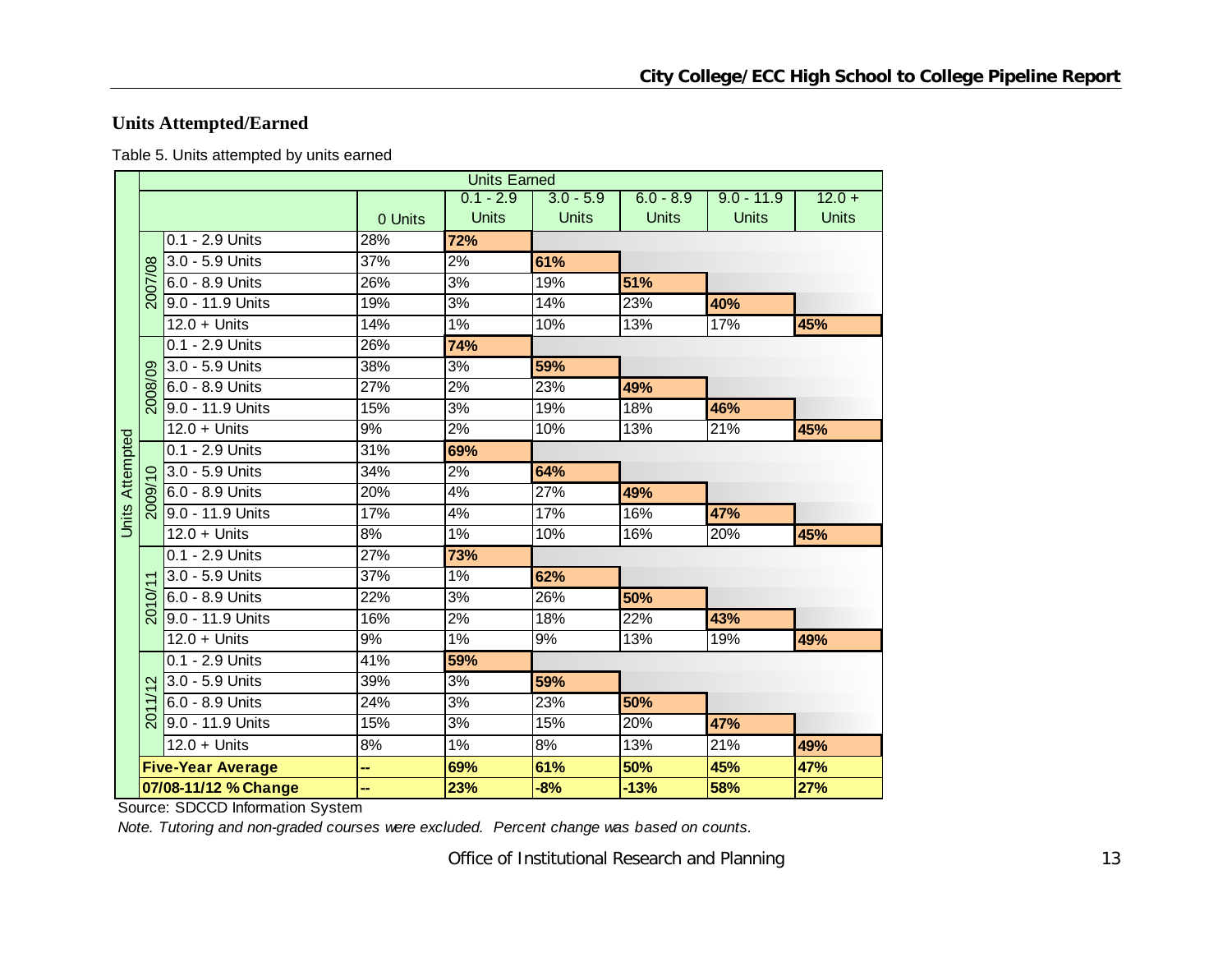#### **Persistence**

Table 6. Term and annual persistence

| <b>First Fall Term</b>     |       |       |     |       | Persisted to Spring Term   Persisted to 2nd Fall Term |
|----------------------------|-------|-------|-----|-------|-------------------------------------------------------|
| 2006                       | 758   | 496   | 65% | 327   | 43%                                                   |
| 2007                       | 858   | 552   | 64% | 355   | 41%                                                   |
| 2008                       | 878   | 564   | 64% | 380   | 43%                                                   |
| 2009                       | 916   | 650   | 71% | 435   | 47%                                                   |
| 2010                       | 1.274 | 871   | 68% | 581   | 46%                                                   |
| <b>Total/Five-Year Avg</b> | 4,684 | 3,133 | 67% | 2,078 | 44%                                                   |

Source: SDCCD Information System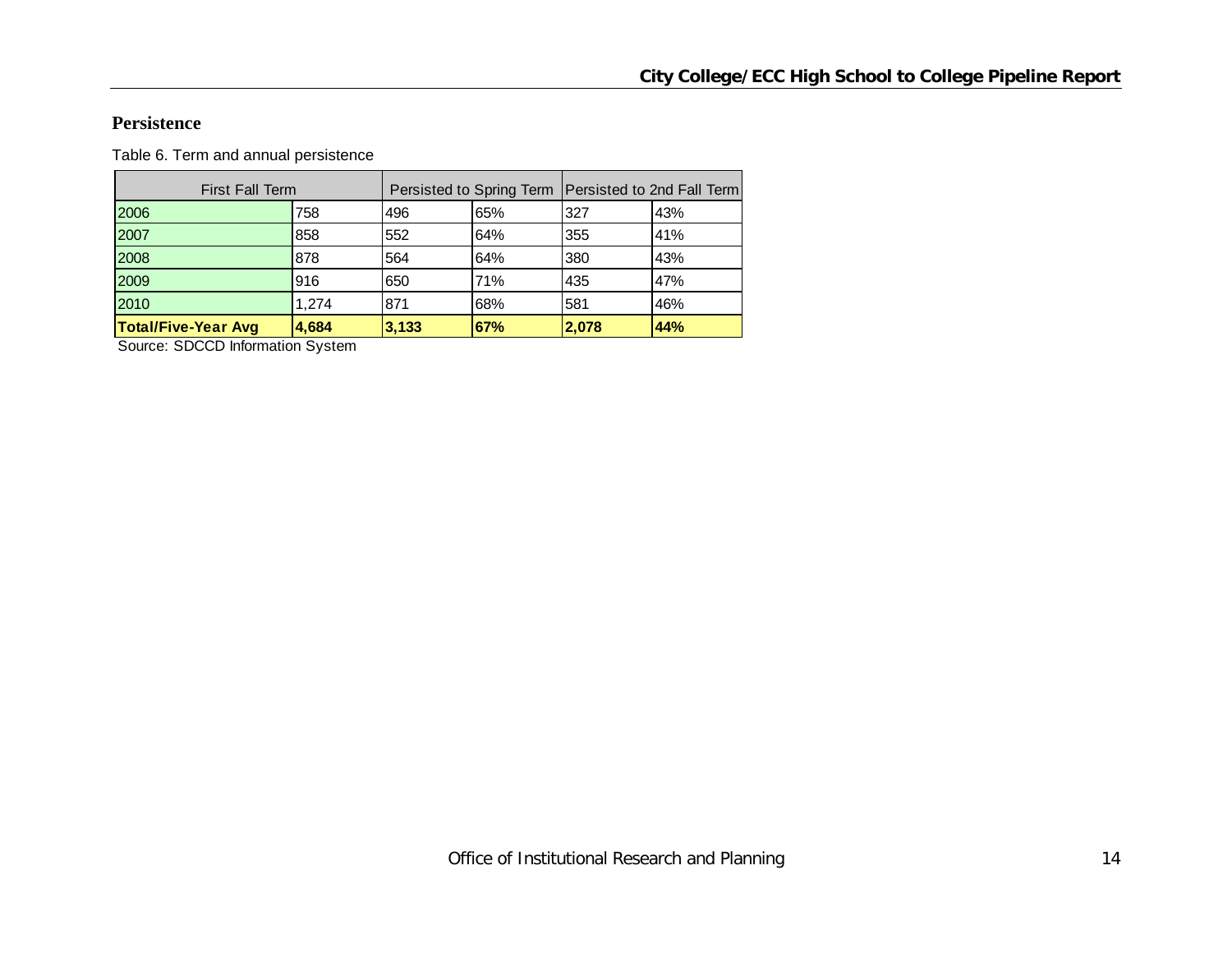## **Section III: College Placement of Incoming Students**

The assessment tests used in the San Diego Community College District help determine which levels of English and math courses would offer students the greatest opportunities for learning, academic challenge, and success. Students are encouraged to take the assessment tests as they matriculate in the college. Beginning with a pilot in Fall 2010, SDCCD now also accepts select standardized tests (i.e., SAT, ACT, EAP, EPT, and ELM) as an alternative measure to determine skill levels that qualify students to enroll in specified English and math courses. This section summarizes which course levels (e.g., transfer level, Associate degree-level, basic skills, ESOL level 40, 30, etc.) first-time to college high school graduates qualified to enroll in for reading, writing, math, and ESOL courses based on their originally recorded assessment-based skill level (see Tables 7-10).

Student placement trends are measured over three years, from 2009/10 to 2011/12 among students that applied to City College/ECC (placement data are not tied to enrollment information). Note that changes were made within the English and math course sequences; however, data are represented by current placement level categories.

#### **Highlight of the Findings**

- A majority of the first-time to college high school graduates tested in reading, writing, and math in 2011/12 (71%, 71%, and 72%, respectively; see Tables 7-9). The percentages of students who placed by test increased over the past three years (reading 64%-71%, writing 64%-71%, and math 66%-72%).
- $\bullet$  In 2011/12, 42% of the first-time to college high school graduates who tested in reading placed at the transfer/Associate level (comparable to the three-year average of 43%) and 45% placed at basic skills (comparable to the three-year average of 44%; see Table 7).
- In 2011/12, the majority of first-time to college high school graduates who tested in writing in 2011/12 placed at basic skills (70%; equal to the three-year average of 70%; see Table 8).
- $\bullet$  Three quarters (75%) of first-time to college high school graduates who tested in math in 2011/12 placed at basic skills (comparable to the three-year average of 76%; see Table 9).
- $\bullet$  In 2011/12, among first-time to college high school graduates who tested in ESOL, 55% of the students placed four to five levels below English transfer level (ESOL levels 19 and 20), which is higher than the three-year average of 51% (see Table 10).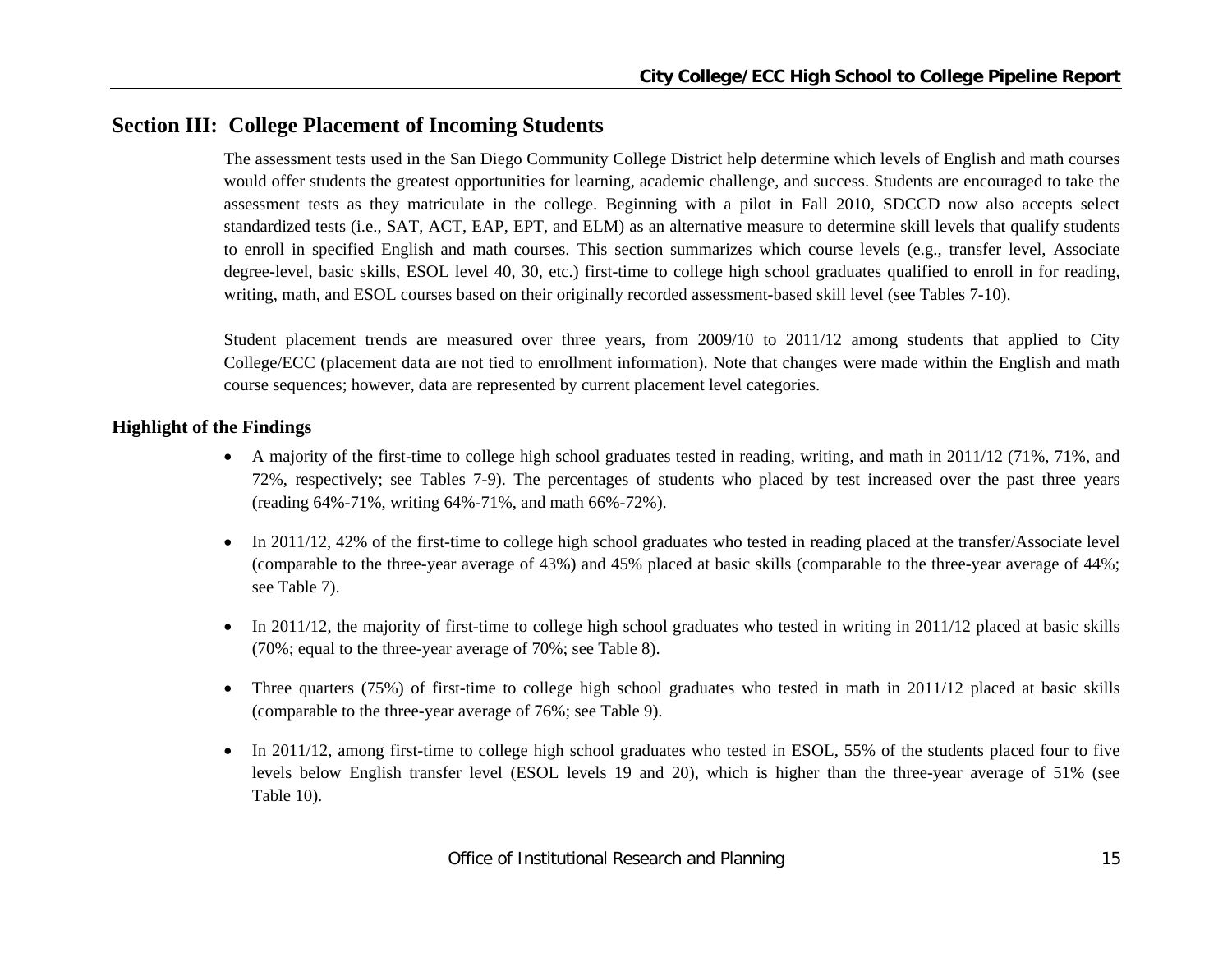## **Reading and Writing Placement**

#### Table 7. Reading placement

|                                         |                                 |       | 2009/10 |       | 2010/11 |       | 2011/12 |                | 2009/10 - 2011/12 |          |
|-----------------------------------------|---------------------------------|-------|---------|-------|---------|-------|---------|----------------|-------------------|----------|
|                                         |                                 | N     | %       | N     | %       | N     | %       | <b>Total N</b> | Avg $%$           | % Change |
| est                                     | <b>Total Tested</b>             | 1,277 | 64%     | 1,751 | 67%     | 1,554 | 71%     | 4,582          | 67%               | 22%      |
| Test<br>$\overline{2}$                  | No Placement                    | 712   | 36%     | 881   | 33%     | 642   | 29%     | 2,235          | 33%               | $-10%$   |
|                                         | <b>Total Students</b>           | 1,989 | 100%    | 2,632 | 100%    | 2,196 | 100%    | 6,817          | 100%              | 10%      |
|                                         |                                 |       |         |       |         |       |         |                |                   |          |
| ৳                                       | <b>Transfer/Associate Level</b> | 549   | 43%     | 789   | 45%     | 652   | 42%     | 1,990          | 43%               | 19%      |
| Who<br>Test                             | <b>Basic Skills</b>             | 578   | 45%     | 745   | 43%     | 696   | 45%     | 2,019          | 44%               | 20%      |
| π                                       | <b>Need English Advising</b>    | 133   | 10%     | 187   | 11%     | 151   | 10%     | 471            | 10%               | 14%      |
| Distribution<br><b>Students</b><br>Took | <b>Take ESOL Test</b>           | 17    | 1%      | 30    | 2%      | 55    | 4%      | 102            | 2%                | 224%     |
|                                         | <b>Total Tested</b>             | 1,277 | 100%    | 1,751 | 100%    | 1,554 | 100%    | 4,582          | 100%              | 22%      |

Source: SDCCD Information System

*Note. Students are categorized as tested if they received a placement based on an SDCCD or other approved assessment test. For the purposes of this study, all others are recorded as No Placement.*

#### Table 8. Writing placement

|                                         |                              |       | 2009/10 | 2010/11 |      |       | 2011/12 |                | 2009/10 - 2011/12 |          |
|-----------------------------------------|------------------------------|-------|---------|---------|------|-------|---------|----------------|-------------------|----------|
|                                         |                              | N     | %       | N       | %    | N     | %       | <b>Total N</b> | Avg %             | % Change |
|                                         | <b>Total Tested</b>          | 1,277 | 64%     | 1.751   | 67%  | 1,553 | 71%     | 4,581          | 67%               | 22%      |
| No-Test<br>Test                         | No Placement                 | 712   | 36%     | 881     | 33%  | 643   | 29%     | 2,236          | 33%               | $-10%$   |
|                                         | <b>Total Students</b>        | 1,989 | 100%    | 2,632   | 100% | 2,196 | 100%    | 6,817          | 100%              | 10%      |
|                                         | Transfer/Associate Level 219 |       | 17%     | 332     | 19%  | 257   | 17%     | 808            | 18%               | 17%      |
| ৳                                       |                              |       |         |         |      |       |         |                |                   |          |
| Who<br>Test                             | <b>Basic Skills</b>          | 908   | 71%     | 1,202   | 69%  | 1,090 | 70%     | 3,200          | 70%               | 20%      |
| σ                                       | <b>Need English Advising</b> | 133   | 10%     | 187     | 11%  | 151   | 10%     | 471            | 10%               | 14%      |
| Distribution<br><b>Students</b><br>Took | Take ESOL Test               | 17    | 1%      | 30      | 2%   | 55    | 4%      | 102            | 2%                | 224%     |
|                                         | <b>Total Tested</b>          | 1,277 | 100%    | 1.751   | 100% | 1,553 | 100%    | 4,581          | 100%              | 22%      |

Source: SDCCD Information System

*Note. Students are categorized as tested if they received a placement based on an SDCCD or other approved assessment test. For the purposes of this study, all others are recorded as No Placement.*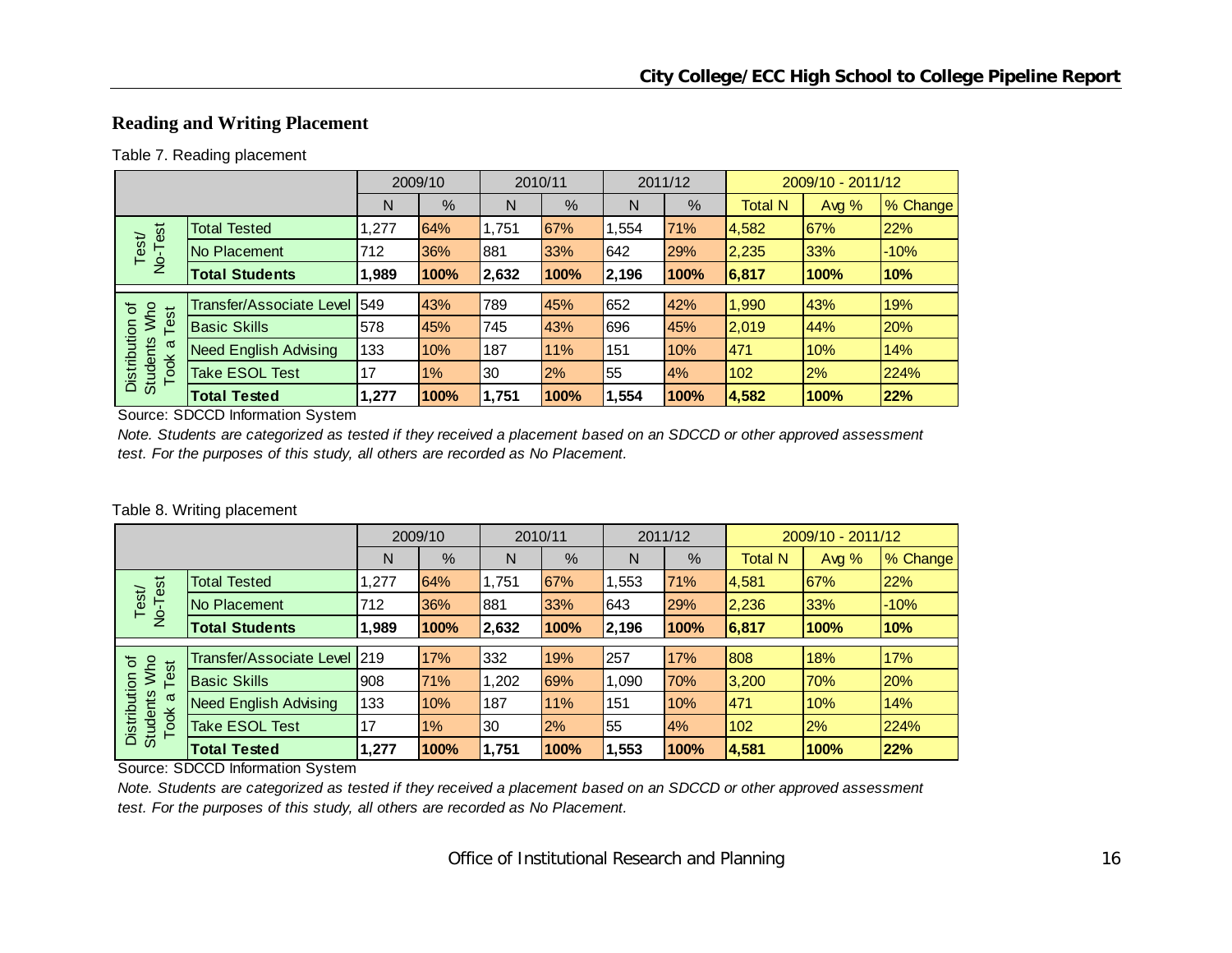## **Math Placement**

Table 9. Math placement

|                                                |                        |       | 2009/10 |       | 2010/11 |       | 2011/12 |                | 2009/10 - 2011/12 |          |
|------------------------------------------------|------------------------|-------|---------|-------|---------|-------|---------|----------------|-------------------|----------|
|                                                |                        | N     | %       | N     | $\%$    | N     | %       | <b>Total N</b> | Avg $%$           | % Change |
| est                                            | <b>Total Tested</b>    | 1,317 | 66%     | 1,796 | 68%     | ,586  | 72%     | 4,699          | 69%               | 20%      |
| Test<br>$\overline{2}$                         | No Placement           | 672   | 34%     | 836   | 32%     | 610   | 28%     | 2,118          | 31%               | $-9%$    |
|                                                | <b>Total Students</b>  | 1,989 | 100%    | 2,632 | 100%    | 2,196 | 100%    | 6,817          | 100%              | 10%      |
|                                                |                        |       |         |       |         |       |         |                |                   |          |
| 'ত<br>est                                      | <b>Transfer Level</b>  | 153   | 12%     | 258   | 14%     | 204   | 13%     | 615            | 13%               | 33%      |
| Who                                            | <b>Associate Level</b> | 138   | 10%     | 169   | 9%      | 191   | 12%     | 498            | 11%               | 38%      |
| ω                                              | <b>Basic Skills</b>    | 1.011 | 77%     | 1,357 | 76%     | 1,190 | 75%     | 3,558          | 76%               | 18%      |
| Distribution<br><b>Students</b><br><b>Took</b> | Take Algebra Test      | 15    | $1\%$   | 12    | 1%      |       | 0%      | 28             | $1\%$             | $-93%$   |
|                                                | <b>Total Tested</b>    | 1,317 | 100%    | 1,796 | 100%    | .586  | 100%    | 4,699          | 100%              | 20%      |

Source: SDCCD Information System

*Note. Students are categorized as tested if they received a placement based on an SDCCD or other approved assessment test. For the purposes of this study, all others are recorded as No Placement.*

## **ESOL Placement**

Table 10. ESOL placement

|                                         |                       |      | 2009/10 | 2010/11 |      |            | 2011/12 |                | 2009/10 - 2011/12 |          |
|-----------------------------------------|-----------------------|------|---------|---------|------|------------|---------|----------------|-------------------|----------|
|                                         |                       | N    | %       | N       | %    | N          | %       | <b>Total N</b> | Avg %             | % Change |
| est                                     | <b>Total Tested</b>   | 55   | 3%      | 82      | 3%   | 81         | 4%      | 218            | 3%                | 47%      |
| Test/<br>$\overline{P}$                 | No Placement          | ,934 | 97%     | 2,550   | 97%  | 2,115      | 96%     | 6,599          | <b>97%</b>        | 9%       |
|                                         | <b>Total Students</b> | .989 | 100%    | 2,632   | 100% | 2,196      | 100%    | 6,817          | 100%              | 10%      |
|                                         |                       |      |         |         |      |            |         |                |                   |          |
| ৳                                       | Level 40              | 14   | 25%     | 12      | 15%  | 10         | 12%     | 36             | 17%               | $-29%$   |
| Who<br>Test                             | Level 30              | 18   | 33%     | 25      | 30%  | 27         | 33%     | 70             | 32%               | 50%      |
| ω                                       | Level 20              | 10   | 18%     | 19      | 23%  | <b>111</b> | 14%     | 40             | 18%               | 10%      |
| Distribution<br><b>Students</b><br>Took | Level 19              | 13   | 24%     | 26      | 32%  | 33         | 41%     | 72             | 33%               | 154%     |
|                                         | <b>Total Tested</b>   | 55   | 100%    | 82      | 100% | 81         | 100%    | 218            | 100%              | 47%      |

Source: SDCCD Information System

*Note. Students are categorized as tested if they received a placement based on an SDCCD or other approved assessment test. For the purposes of this study, all others are recorded as No Placement.*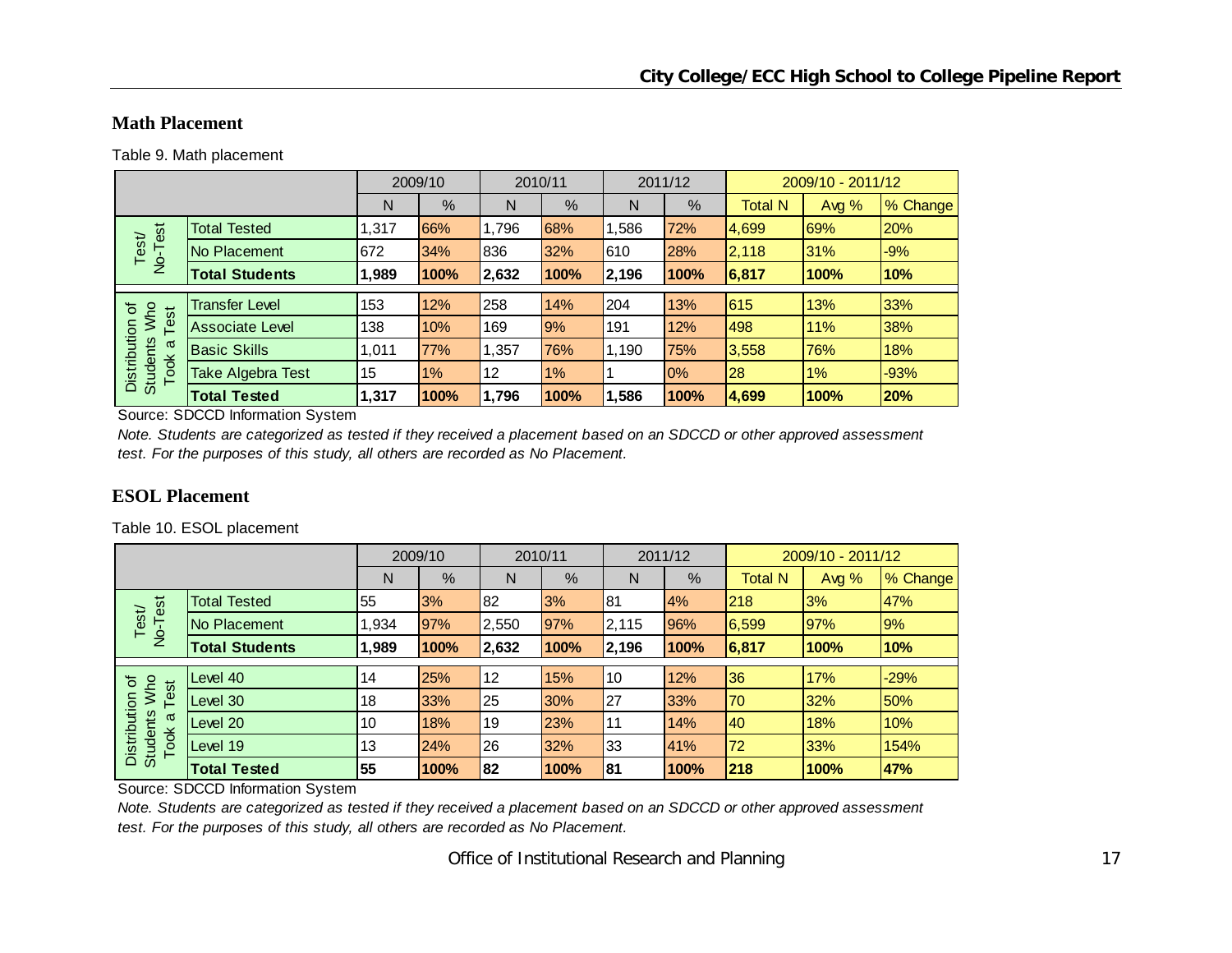## **Section IV: Course Enrollment by Placement**

This section longitudinally tracks City College/ECC English and math enrollments by placement level among three first-time to college high school graduate cohorts (see Tables 11 and 12). First-time students who enrolled in a math or English sequence course past official census in Fall 2009, 2010, or 2011 were tracked through their first year (fall, spring, and summer). Data are represented by current placement level categories (see Figures 1 and 2 in the Course Sequences section) and only students who had recorded skill levels via SDCCD or other approved assessment tests were included. For English cohorts, students were excluded if they did not have skill levels in both reading and writing. Among students who took both tests but did not score in the same placement level, English placement level was measured at the highest placement (31% in Fall 2009, 33% in Fall 2010, and 30% in Fall 2011 placed at different reading and writing levels).

Among students who placed at the transfer or Associate levels, course enrollment was measured at or below their placement level. For those students who placed at the basic skills levels, course enrollment was measured at their placement level. For those students who placed below basic skills, course enrollment was measured at any placement level.

#### **Highlight of the Findings**

- Sixty-two percent of the Fall 2011 first-time to college high school graduates who placed in transfer/Associate level English enrolled in an English course at or below their placement level by the end of their first year at City College/ECC (comparable to the three-year average of 63%; see Table 11). Of these students that placed in the transfer/Associate English level and enrolled in a course in 2011/12, 31% took a course at their placement level.
- e Among Fall 2011 first-time to college high school graduates who placed in basic skills level reading or writing, 63% enrolled in an English course at their placement level by the end of their first year at City College/ECC (equal to the three-year average of 63%; see Table 11).
- $\bullet$  By the end of their first year at City College/ECC, 60% of the Fall 2011 first-time to college high school graduates who placed in transfer level math enrolled in a math course at or below their placement level (lower than the three-year average of 66%) and over half (59%) of those who placed in Associate level math enrolled in a math course at or below their placement level (comparable to the three-year average of 58%; see Table 12). Of these students that placed in transfer or Associate level math and enrolled in a course in 2011/12, most (93%) took a math course at their placement level.
- 0 Seventy percent of the Fall 2011 first-time to college high school graduates who placed in basic skills level math enrolled in a math course at their placement level by the end of their first year at City College/ECC (comparable to the three-year average of 68%; see Table 12).